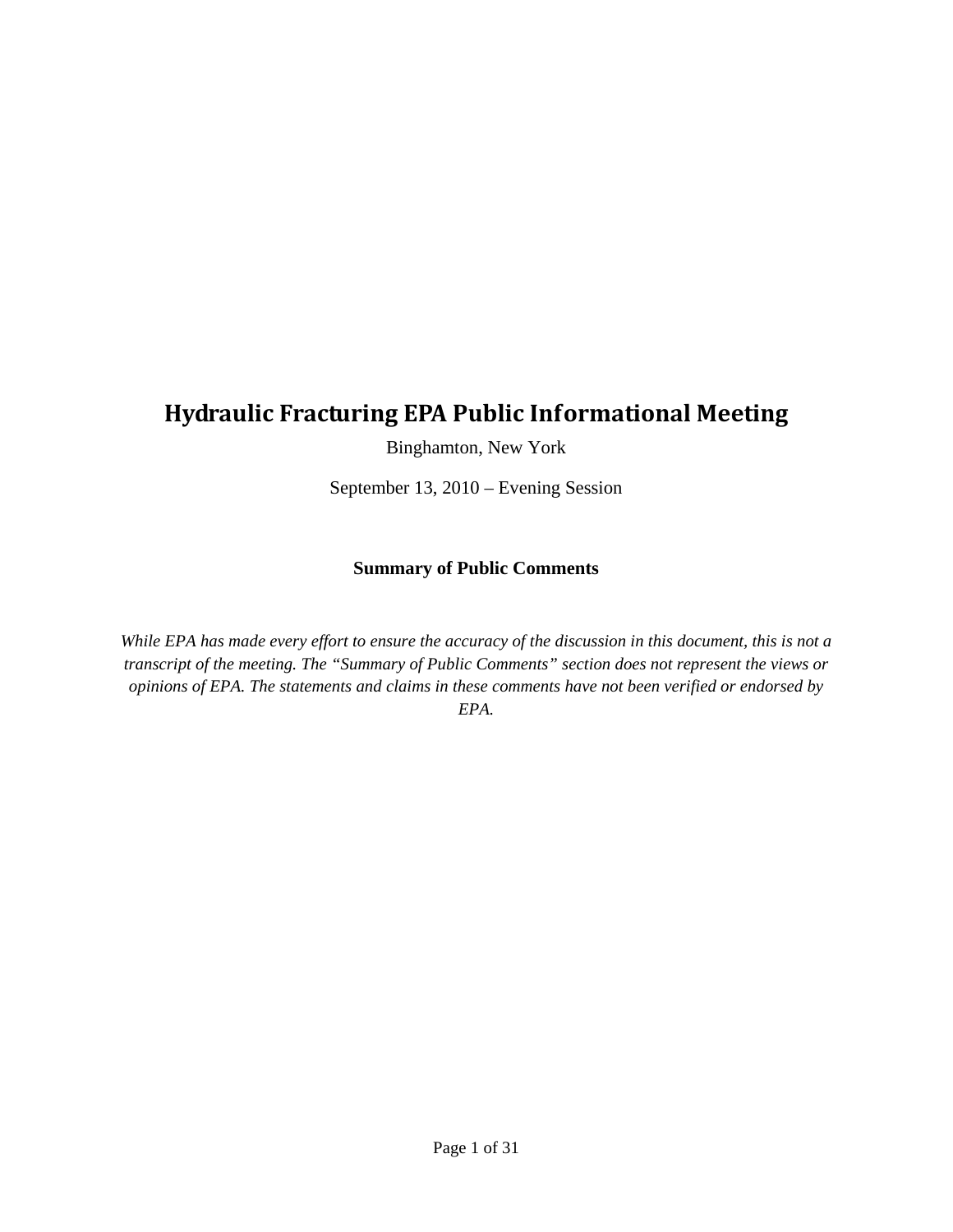# **Meeting Format**

US EPA (hereafter referred to as EPA) held four public informational meetings in Binghamton, New York, on September 13 and 15, 2010, to discuss proposed design and scope of a research study on the potential relationship between hydraulic fracturing used in natural gas extraction and drinking water. The following meeting summary details the public verbal comments given during the second of the four meetings held on September 13, 2010, from 6:00 to 10:00 p.m.

The meeting began with brief presentations by EPA staff on the need for the study, proposed scope and design of the study, and public participation opportunities during study development. Over 370 individuals attended the meeting and EPA received verbal comments from 102 citizens following the EPA presentations. Both the EPA presentations and public comments are summarized in this document.

# **Summary of EPA Presentations**

EPA made brief presentations on the need for a study, the proposed study design, and the stakeholder process used for the planning stages of the study.

## *Introductory Remarks*

*Judith Enck, Regional Administrator, EPA Region 2* 

- EPA Region 2 serves New York, New Jersey, US Virgin Islands, Puerto Rico, and the tribal nations located therein.
- Natural gas is a key element of the nation's energy future. However, the public has expressed serious questions on the safety of hydraulic fracturing (HF) and EPA takes these questions seriously.
- Many have expressed concern over the safety of HF and its potential impact on drinking water supplies. To address these concerns, EPA will conduct a study investigating the potential impacts of HF on public health and the environment, particularly drinking water.
- The study will be transparent and peer-reviewed, and will emphasize stakeholder input. At today's meeting, EPA asks for public comment on the study's design, scope, and focus. EPA wants to hear the public's experiences and ideas.
- EPA places a high priority on this study and hopes that the public's concerns will be addressed and answered through this study.
- It is EPA's understanding that the New York Department of Environmental Conservation (NYDEC) will not review or take action on the 60 permit applications they have received until the after the release of the final Supplemental Generic Environmental Impact Statement (SGEIS). NYDEC has received approximately 14,000 public comments on the draft SGEIS.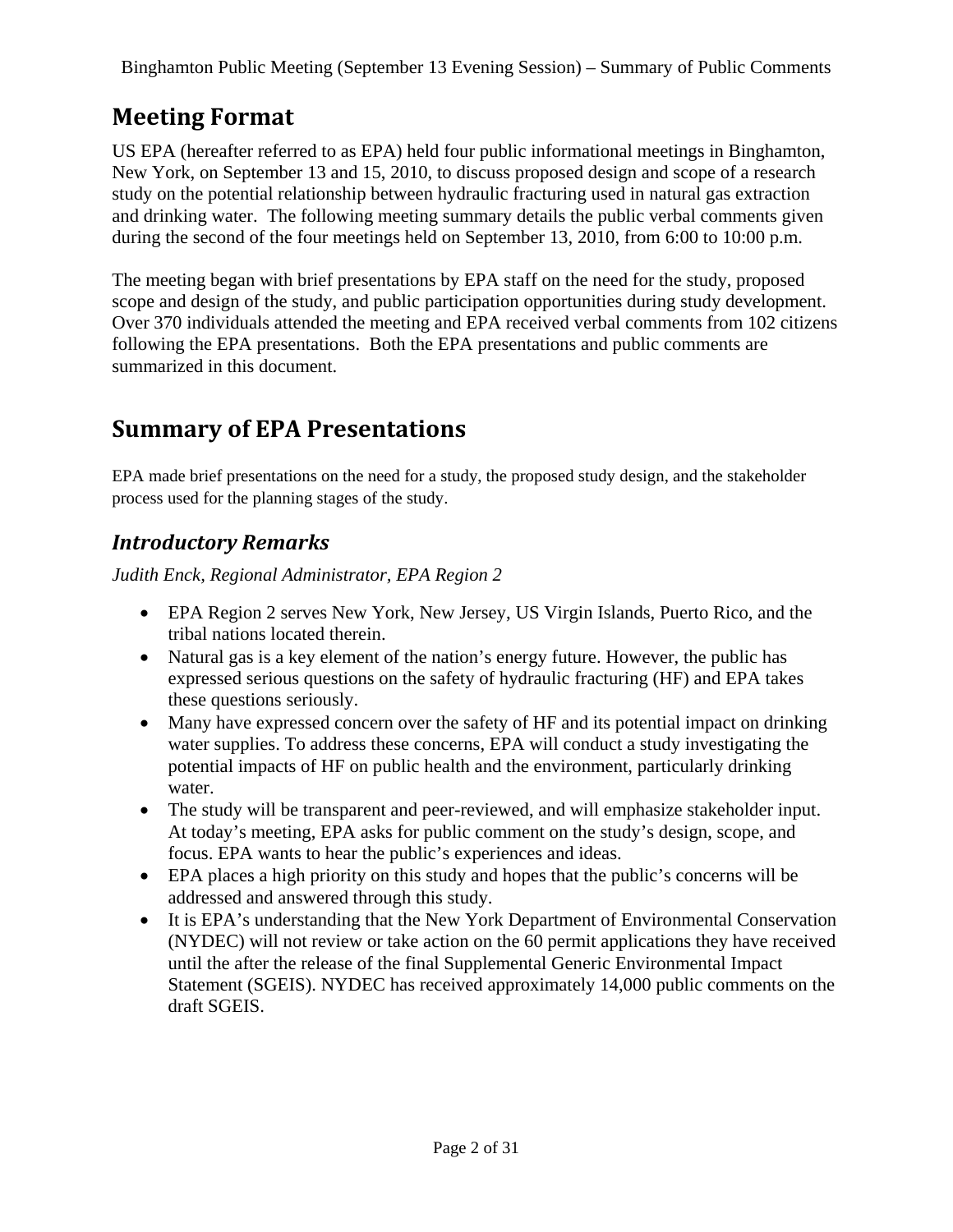### *Why Are We Studying Hydraulic Fracturing?*

*Jeanne Briskin, Office of Science Policy, EPA Office of Research and Development* 

- Natural gas is an important part of our energy future, and it is a resource we value for a variety of reasons, but the public has raised concerns about the impacts of HF. EPA takes these concerns seriously and wants to ensure that public health and the environment are protected.
- Congress directed EPA to conduct a study focused on HF's possible impacts on drinking water.
- The study will proceed as quickly as possible while respecting the scientific process and involving experts and stakeholders. EPA insists on conducting a credible, transparent, scientific study, which takes time.
- The study will use the best available science, independent sources of information, and a transparent, peer-reviewed process. EPA will consult with other groups, including nongovernmental organizations (NGOs), industry, states, and federal partners.
- EPA is also in the process of putting together a robust panel of experts with a wide range of experience. The panel will provide a critical review of the study plan.
- The study itself will be led by EPA scientists and headed by Dr. Bob Puls. EPA's Science Advisory Board (SAB) reviewed an initial scoping study plan in April 2010. The SAB recommended that the study focus on water resources (including quality and quantity), use a case study approach, and include input from stakeholders.
- The expected study timeline is as follows:
	- o October 2010: peer review of study plan.
	- o Early 2011: begin study.
	- o Late 2012: initial results.
- EPA expects that work will continue into the future. This is a complicated issue to study, but EPA will make every effort to complete the study as expeditiously as possible. If the study identifies issues that require urgent attention, EPA will act quickly to take the necessary steps.

### *What Will the Study Include?*

*Dr. Robert Puls, Director of Research, EPA Ground Water and Ecosystems Restoration Division* 

- EPA is very impressed with the depth of knowledge of New York's citizens on this topic. The comments and suggestions received at these public meetings will be very helpful to EPA.
- We need to find a balance between moving forward with natural gas exploration and extraction and protecting our natural resources.
- Here are the primary questions we hope to address with the study:
	- o What HF scenarios might cause impacts on drinking water resources?
	- o What approaches are effective for protecting drinking water?
- The major elements of the study are data and information (both quantitative and qualitative), chemical fate and transport (including the identification of chemicals that are used), and case studies (located in areas where issues have already arisen and/or on the site of new HF projects).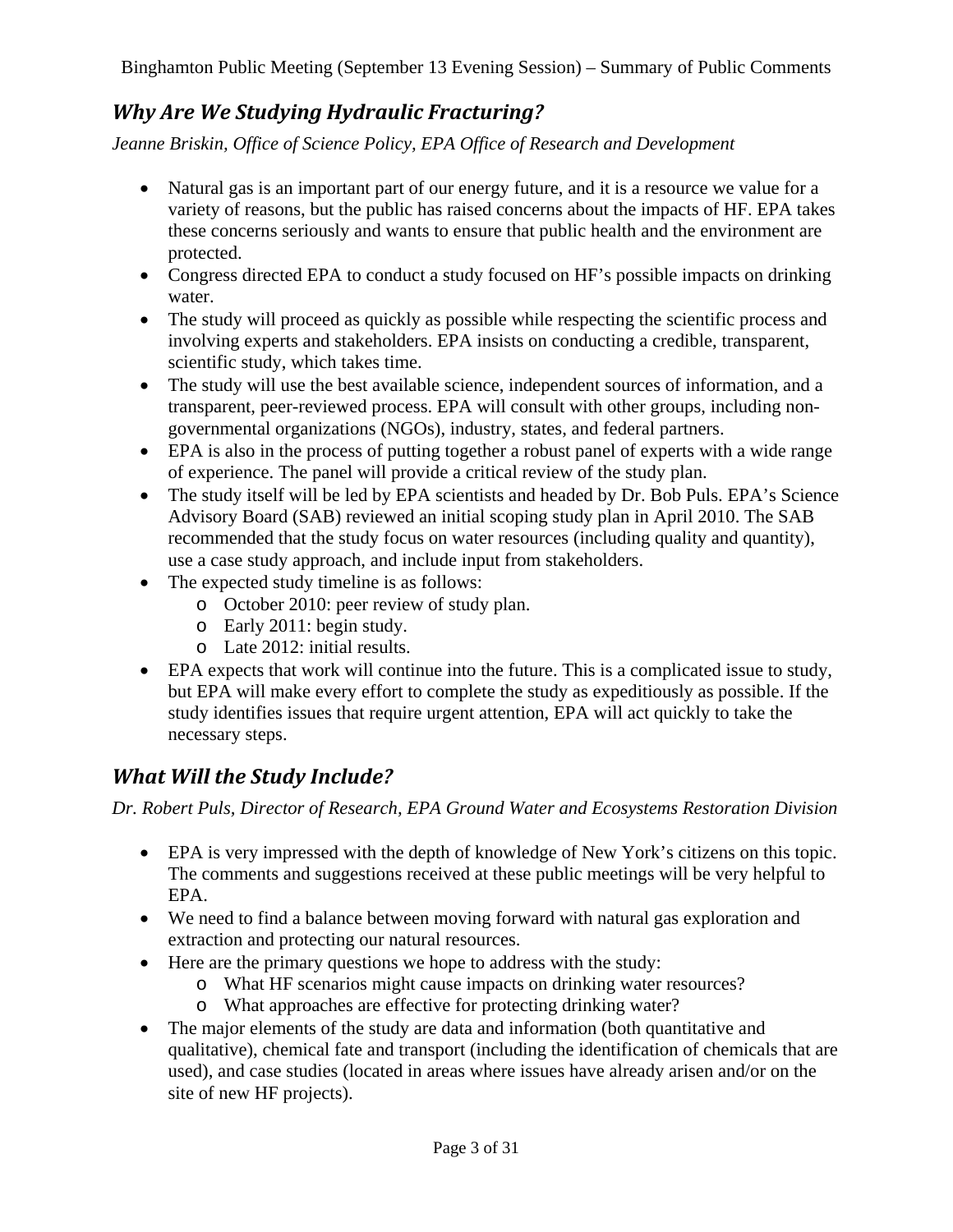- The study could also include regional data collected by other entities, such as the Bureau of Land Management (BLM), the U.S. Geological Survey (USGS), and the Army Corps of Engineers.
- In a typical HF operation, there is a production well that is fairly deep, and there are several geologic strata between the fractures and the drinking water resources. However, there are cases where HF is shallower, and, in the past, there have been cases where HF has taken place within a geologic unit that is classified as an underground source of drinking water (USDW).
	- o There can be 10 to 20 wells located on one well pad. Five million gallons of water can be required to fracture a single well.
	- o Fractures in the geologic formations are created by HF, or they exist naturally in the formation. There can be interconnections between natural and induced fractures.
	- o The distance between drinking water sources and HF provides one level of protection. Additional protection is provided by the casing and cementing of the well itself.
	- o When wells are fractured, water, fracturing chemicals, and a proppant (such as sand) are injected under high pressure. This creates and props open fractures. When the pressure is released, the fluid returns to the surface.
	- o In the West, wastewater is often disposed of through permanent underground injection wells. However, there are fewer of those wells in the East, which adds an additional challenge.
- Types of data and information needed include:
	- o Pre- and post-drilling site characteristics and water quality.
	- o Chemical data, including information on HF fluids.
	- o Water use data, such as sources and amounts.
	- o Well construction and well integrity information.
	- o Information on operation and management practices, especially with respect to produced water.
- Sources of data and information include:
	- o Existing sources, such as published reports and materials submitted by stakeholders. EPA is already in the process of collecting this information. EPA is interested in collecting any qualitative or quantitative data that participants might have.
	- o New sources. The study itself will generate more data, as will other ongoing studies. Data from these other investigations will be incorporated into the study as much as possible.
- Fate and transport includes characterizing fracturing fluids and their degradation products, determining HF's potential to mobilize chemicals from geologic formations, and identifying and refining methods for chemical analysis.
- Case studies provide opportunities for focused field investigations. The SAB recommended the case study approach, and participants in tonight's meeting can help by suggesting possible locations.
- Case studies will also allow EPA to evaluate HF in different parts of the country, in terms of geologic factors, water resource management practices, and water quality/quantity variations.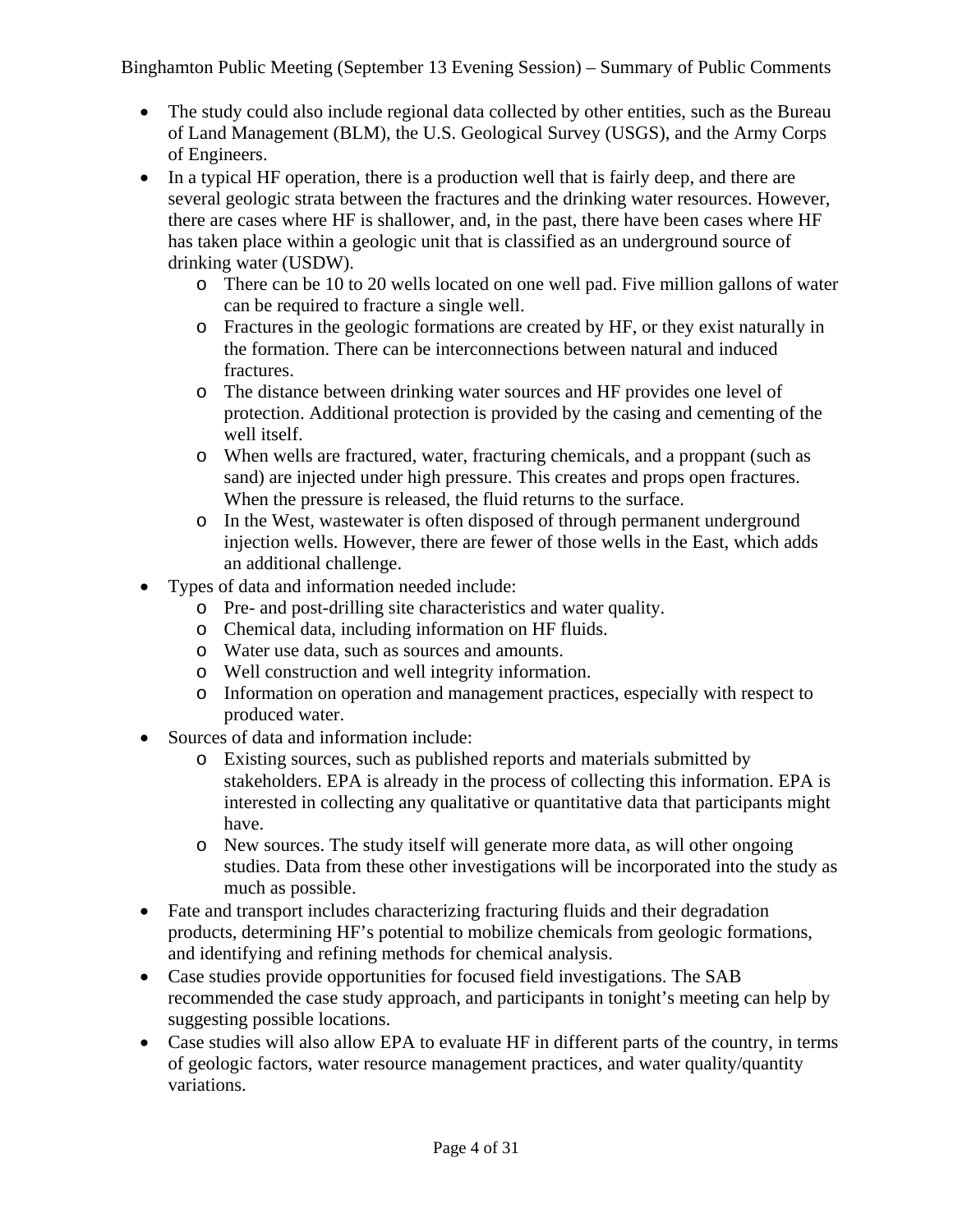- Potential sites for case studies include areas where HF is planned, is in progress, or has occurred in the past.
- EPA will identify and prioritize case study locations based on stakeholder input, the vulnerability of water resources (including the proximity of other wells or exposure pathways), the extent of HF activity in an area, geologic conditions, and geographic variations.
- Next steps in developing the study plan include:
	- o Collecting stakeholder input throughout the summer of 2010.
	- o A transparent peer review process by experts in appropriate fields during the fall of 2010.
	- o Collecting public comment on the study plan during the fall of 2010.

### *How Can Stakeholders Be Involved?*

*Ann Codrington, Acting Director, Drinking Water Protection Division, EPA Office of Ground Water and Drinking Water* 

- The most important part of this meeting is the public comment. Additional comments will be accepted until September 28, 2010.
- EPA held four sector-specific webinars and is currently conducting public meetings. Later, EPA will hold technical workshops to collect input from experts in the field.
- The study design is extremely important: a good study design is the foundation for a scientifically sound study.
- There are several ways to provide comments to EPA on the study design:
	- o Speaking at public meetings.
	- o Submitting written comments at public meetings.
	- o Submitting written comments by e-mail or postal mail.
- Key questions EPA would like input on include:
	- o What should be our highest priorities?
	- o What are the gaps in current knowledge?
	- o Are there data and information we should know about?
	- o Where do you recommend we conduct our case studies?

*While EPA has made every effort to ensure the accuracy of the discussion in this document, this is not a transcript of the meeting. The "Summary of Public Comments" section does not represent the views or opinions of EPA. The statements and claims in these comments have not been verified or endorsed by EPA.* 

# **Summary of Public Comments**

EPA requested comment on the proposed scope of the study plan and criteria to be used for case study locations. Public comments described regional impacts to public health, the environment, and economics and provided recommendations on regulations and subjects or methods of study.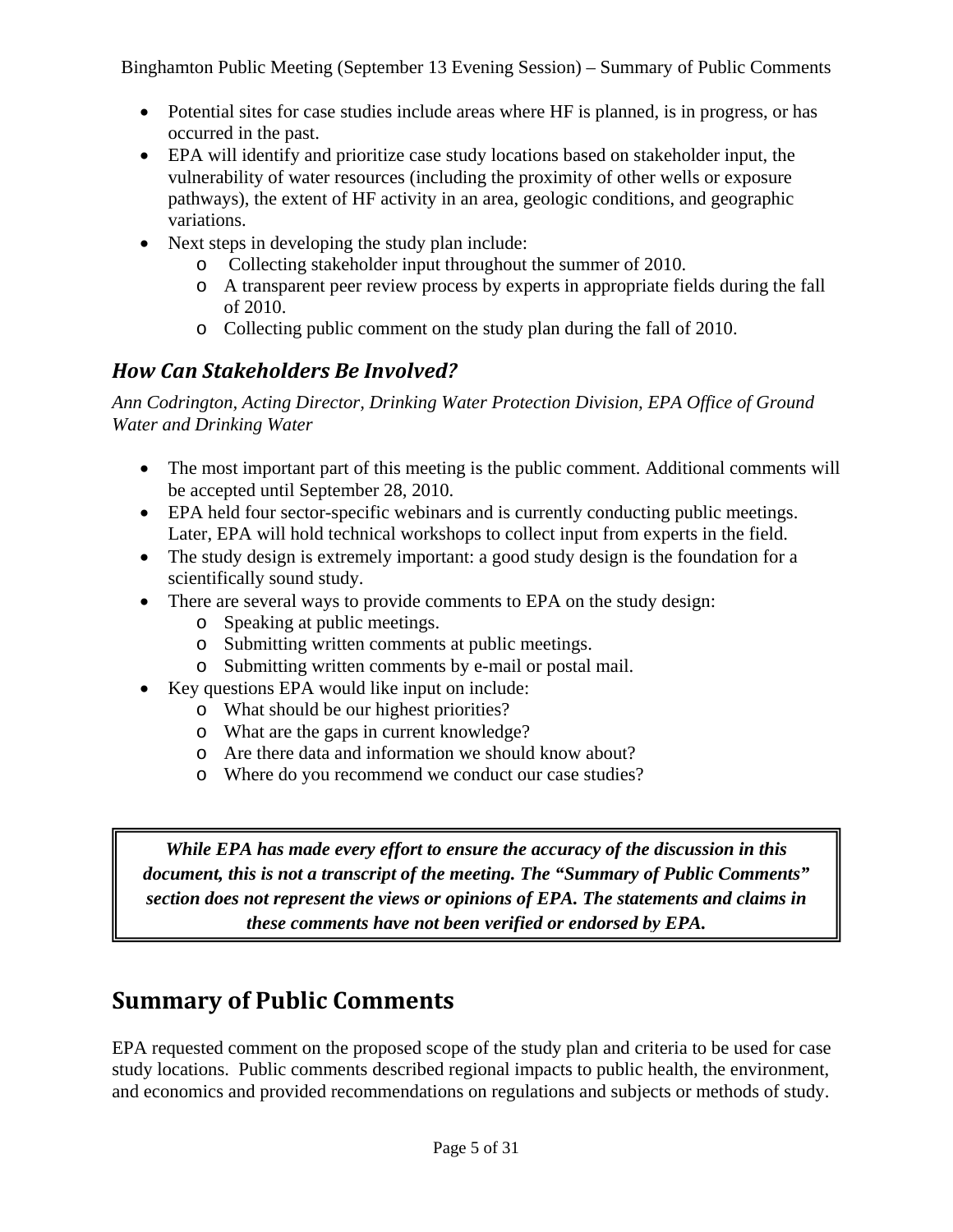Public comments have been grouped by common theme: impacts specific to EPA Region 2 and the Marcellus Shale area, recommendations for the HF study, regulation of HF, and other comments.

#### *Hydraulic Fracturing in Region 2 and the Marcellus Shale Area*

Speakers both in favor of and opposed to HF identified themselves as landowners, residents, and community members and expressed their appreciation for the clean water and rural nature of Upstate New York and Pennsylvania. Many speakers described the long history of HF in New York State, as well as New York's strict regulations, and noted that there has never been a confirmed case of contaminated water from HF. However, other speakers disagreed that New York's experience with vertical wells should be used as evidence of the safety of high-volume horizontal HF. Speakers commented on the jobs and income that HF could bring to the region (or, in the case of Pennsylvania, the jobs that would be lost if a moratorium were enacted) and noted that this is especially important in the current economic crisis. A number of speakers described their experiences as local residents and landowners and expressed concern that their property, health, and lifestyle will be put at risk by HF. Numerous speakers referenced the NYDEC draft SGEIS. While some speakers argued that the draft SGEIS is evidence of New York's commitment to studying and regulating HF, others stated that the draft SGEIS has significant problems and should be withdrawn.

#### *EPA's Hydraulic Fracturing Study*

#### **Scope**

Comments on the study scope generally fell into two categories. Commenters in favor of HF asked that EPA not stray from the Congressional mandate, limiting the study to the moment of fracturing and its potential impacts on drinking water. Commenters opposed to HF called for the scope of the study to be expanded to include other aspects of the drilling process and the entire lifecycle of HF. Many of these commenters asked EPA to perform a cumulative impact study. In addition, speakers suggested specific topics that EPA should address in the study, including air impacts, waste disposal, water withdrawals, well cementing and casing failures, health impacts, and the identification of chemicals in fracturing fluid. Speakers also recommended groups and individuals that could provide insight to EPA while the study is conducted. Speakers from all perspectives called for EPA to conduct a scientific study that is not influenced by politics, industry, or emotion. Some commenters asked that the study be discontinued, either because the relevant research has already been conducted or so that the funding could be used to further the development of alternative energy sources.

#### **Knowledge Gaps**

Speakers identified numerous topics on which more information needs to be gathered. One primary concern was the identification, behavior, and health effects of HF chemicals, including the effects of chemicals when used in combination with each other. Speakers called for the complete disclosure of proprietary chemicals used in the HF process. Other topics included the identification and effects of natural faults and fractures, the potential for seismic activity and methane migration, and waste management options.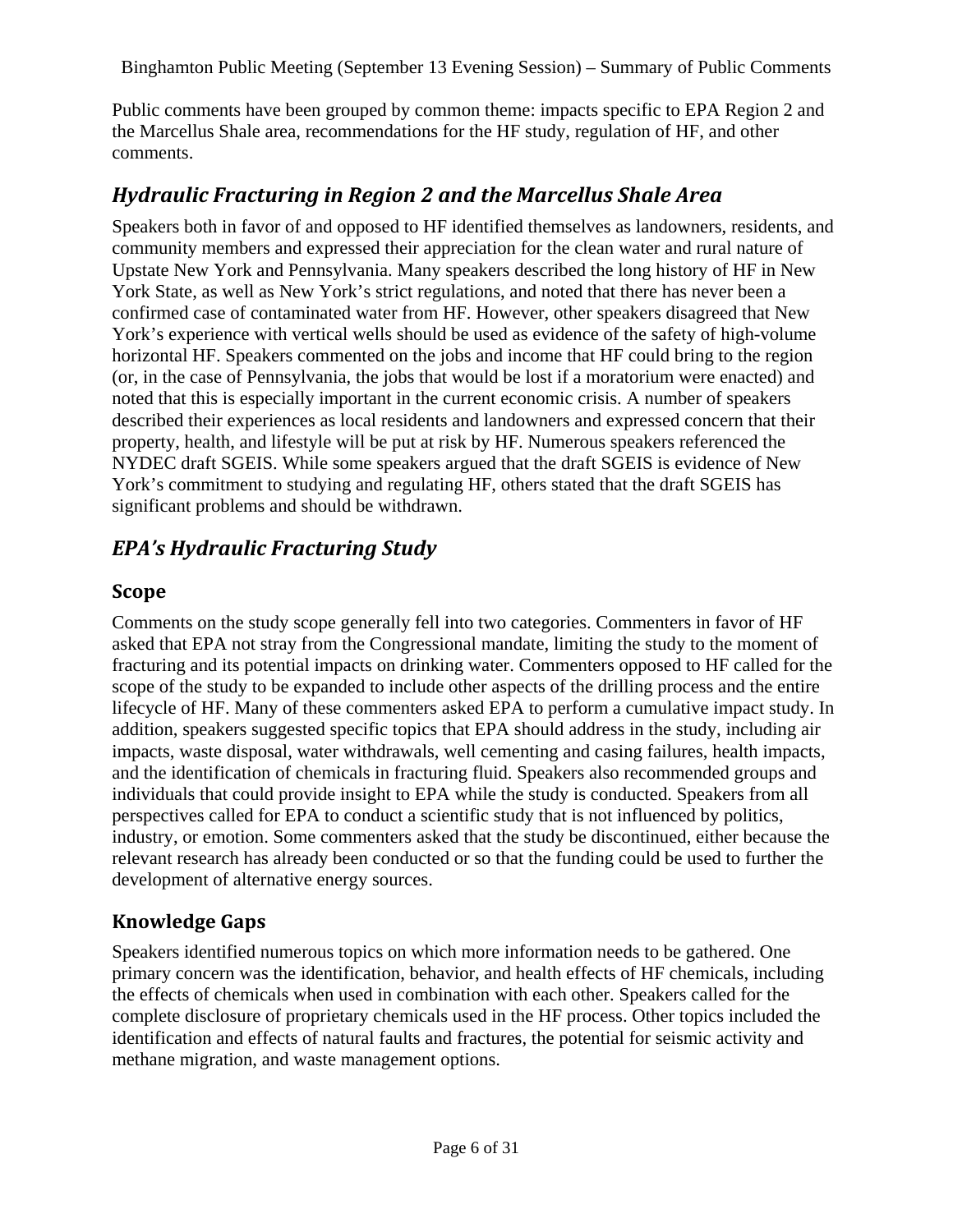#### **Case Study Locations**

Speakers suggested specific and general locations for EPA case studies, including areas in Pennsylvania and other states where HF has already taken place. Areas nominated for case studies included the Delaware River watershed; Suffolk County, Pennsylvania; Booneville, Arkansas; Fort Worth, Texas; northeastern Ohio; Garfield County, Colorado; Pavilion, Wyoming; Durango, Colorado; and Dimock, Pennsylvania. Speakers recommended that EPA make unscheduled visits to HF sites. One speaker recommended using historical records of HF as a case study.

### *Regulating Hydraulic Fracturing*

A number of speakers asked EPA for a national moratorium on HF, either while the study is taking place or permanently. Some speakers asked for HF to be regulated under national laws like the Clean Water Act and the Safe Drinking Water Act, though others noted that previous EPA investigations determined that these regulations did not apply to HF. Some speakers requested regulation for specific aspects of gas drilling, such as monitoring, waste tracking, and chemical disclosure. Speakers also cautioned EPA against overregulation that would hurt businesses, encroach on landowner's property rights, and prevent HF technologies from improving.

#### *General Comments*

Numerous commenters described natural gas' role in achieving a clean energy future for the country and lowering the country's greenhouse gas emissions. Other commenters cautioned EPA about the emissions created by the gas drilling process and the risks of fossil fuel extraction, arguing instead for the development of alternative energy sources and a focus on conservation. Speakers also reminded EPA of the Agency's mission statement. Commenters expressed concern about the amount of misinformation on HF. Commenters also raised other concerns related to HF, such as radiation.

## **Detailed Public Comments**

Public comments have been grouped by common theme: impacts specific to EPA Region 2, recommendations for the hydraulic fracturing study (scope, knowledge gaps, and case studies), regulation, and general comments.

### *Hydraulic Fracturing in Region 2 and the Marcellus Shale Area*

Comments on HF in Region 2 and the Marcellus Shale area were as follows:

• While the potential value of HF and the rights of property owners are important, HF has been proven unsafe and the risks are not fully understood. Risks must be fully examined, proper environmental protections be put in place, and the security of the water supply be fully understood and guaranteed before drilling takes place.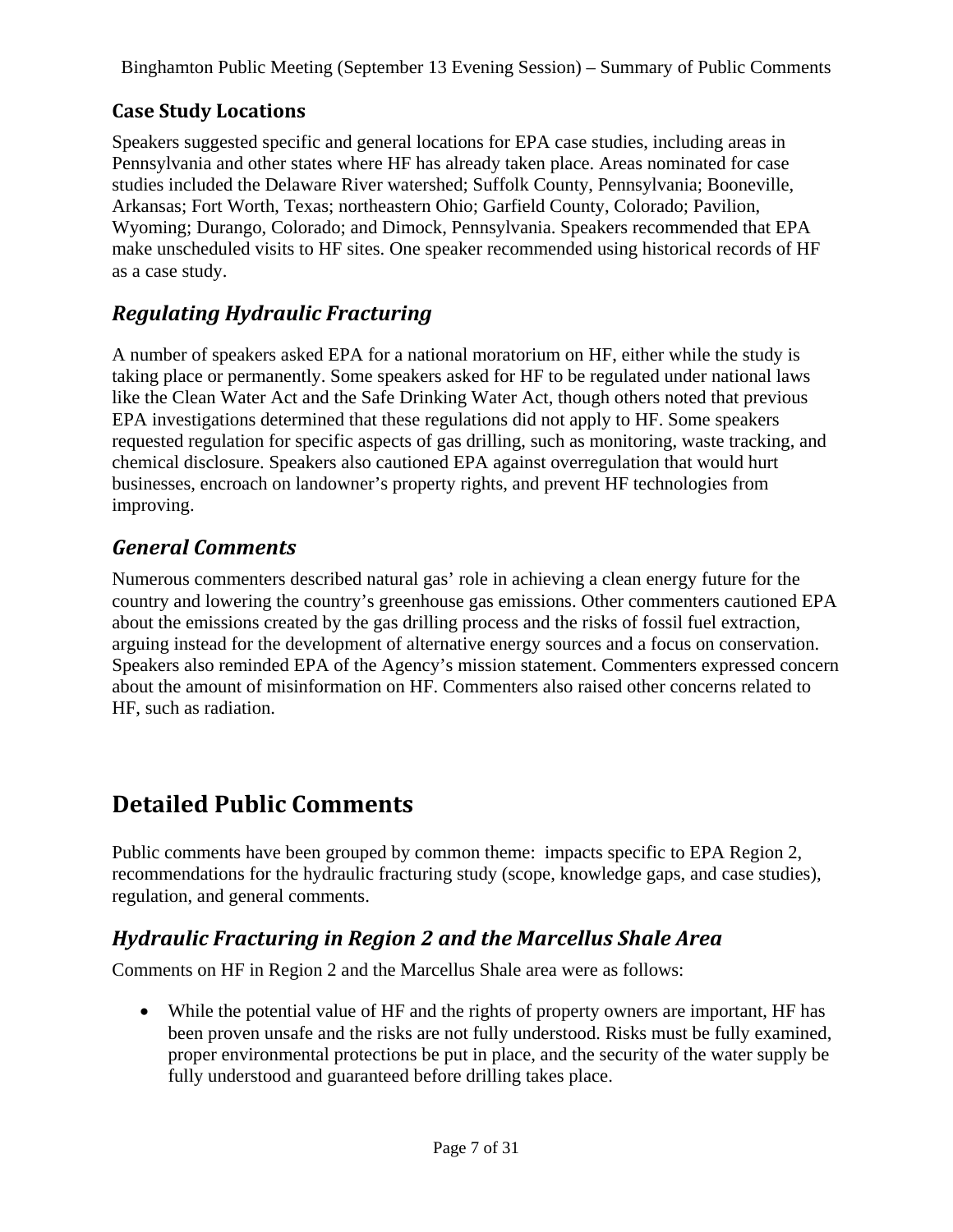- HF has been used safely for 60 years, without a documented case of contamination. New York State has the most stringent HF regulations in the country.
- The FRAC Act is a stall by people in New York City and its suburbs. People in upstate New York need jobs now and do not have the luxury of waiting. Not allowing HF means preventing a million people from having economic freedom.
- A resident of Dimock received temporary replacement water from gas companies because her drinking water was contaminated. She cannot and will not drink well water due to methane migration. Eventually, Cabot had to provide her family with a permanent water source because the authorities were not confident that safe water could be drilled from that area. In addition, disconnecting contaminated water wells is not always a solution. Had the speaker disconnected her well, she never would have found additional chemicals like ethylene glycol and propylene glycol.
- New York has a right to share the wealth as natural gas is taken safely from the area. We can end dependence on foreign energy sources with natural gas. The use of natural gas has a lower carbon footprint than other forms of energy, and development is challenging but manageable.
- A recently released survey from Pennsylvania State University of 21 Pennsylvanian counties and 8 New York counties above the Marcellus Shale shows that only 21% of people in those counties oppose natural gas extraction. This proportion is not represented at the meeting.
- Until the discovery of Marcellus Shale, Susquehanna County's largest natural resource was clean water. Like much of Pennsylvania, many of the residents get drinking water from private wells and springs.
- The gas industry contends that the HF process has been done safely for 60 years, but this is a new permutation. The effect of the latest technology on drinking water is yet to be determined. The contamination in Bradford and Dimock shows there is evidence of methane migration after the initial vertical well was drilled, and there is also evidence of methane migration from horizontal wells. Both types of drilling are necessary for extraction in Marcellus shale, and they cannot be uncoupled.
- Pennsylvania regulations have not protected drinking water in affected areas. Because of these problems here and in other states, EPA should study the complete extraction process, including a full inquiry into all aspects of the HF process, vertical drilling, and chemical fracking.
- A stakeholder expressed concern about the Delaware River Watershed in New York and Pennsylvania. Areas of the upper and middle watershed are underlain by the Marcellus Shale. There is a moratorium on gas production in the watershed right now, and people are fighting in court to stop test wells. The Delaware Riverkeeper Network has struggled to stop pollution and their work is tied to an anti-degradation campaign. EPA's evaluation is key to the success for protection the millions of people who rely on the river for their water every day. There is tremendous pressure to ignore water quality issues. The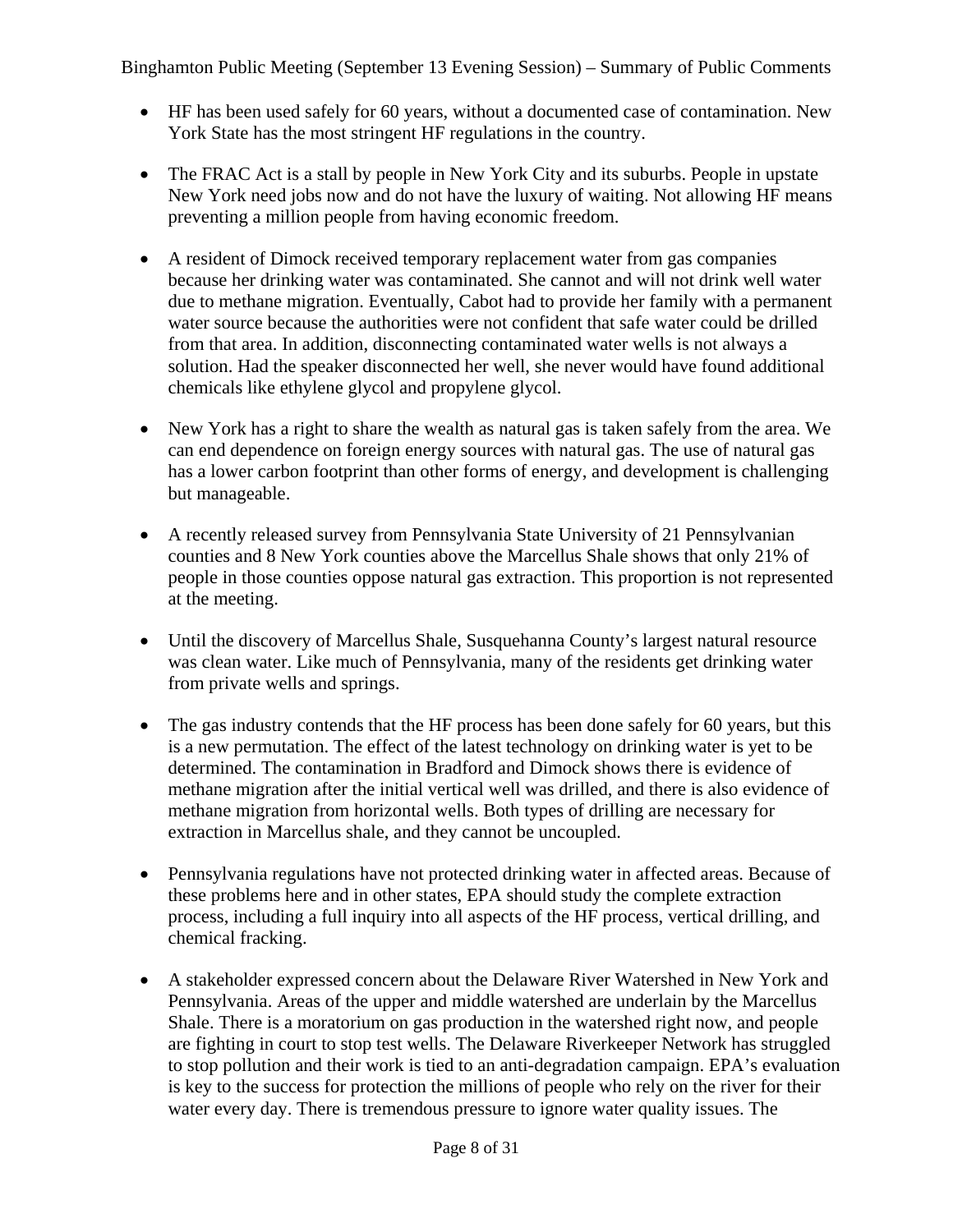Delaware River Basin Commission is beginning to unravel under political bullying from gas companies. The current fast-tracked, rubber-stamp regulatory system ignores the toxic aspects of these practices. EPA's arms-length assessment is needed. EPA must not ignore the thorny details of HF that must be regulated on the ground in the watershed.

- HF can be done in an entirely safe fashion. The speaker has visited a gas well site in Pennsylvania and seen the best practices of the industry. The well had a closed system to prevent spills and heavy plastic for storage. The chemicals used for HF have been reduced and none of them are carcinogenic. The speaker urged opponents of HF to go see a well site, take a tour, see for themselves, and find out first hand. EPA should look at the best practices in the industry, as these should be the drilling standards, and HF should be legal in New York.
- A commenter stated that he will not lease his land because of the negative impacts of HF, including impacts on drinking water. He has also been to Pennsylvania and seen wells. The speaker asked EPA to do the opposite of what happened with the Challenger space shuttle, where engineers were told to take off their engineer hats and put on manager hats.
- A commenter with 33 years experience in well completion and management noted that of the thousands of wells he has worked with, not one was contaminated. He is also not aware of any wells directly involved with the contamination of fresh water. Thousands of wells have been drilled in New York since 1950. The speaker has never witnessed a single case of contamination of an aquifer from gas wells, though he has been aware of other commercial activities that have documented instances of damage to fresh water aquifers in the United States, including landfills, housing developments, and roads.
- The public needs to be informed that it is possible to have contamination without gas wells. Federal management is not mandated if NYDEC oversight is adequate. Ten thousand wells have been drilled in the area without incident. NYDEC concluded that not one ounce of drinking water has been damaged by HF in New York State.
- New York's regulations are not the strictest in the country. In Pennsylvania, radioactivity monitors are required on wells, but not in New York. For some wells that are too radioactive to dispose of the frack water in Pennsylvania, they bring it up into New York and get rid of it there. Therefore, people should not just assume that NYDEC has the strictest regulations.
- Films talk about migration into shallow aquifers, but this has been proven by states to be false. The contamination is from algae and natural shallow methane. In *Gasland*, Josh Fox falsely claimed that the Dunkard Creek contamination was from HF. EPA concluded that it was caused by leaks from near-surface coal mines.
- Out of the 14,000 citations on gas drilling operations, only 200 were necessary. Companies wouldn't have been pushed out of business if the top companies hadn't been pushed out of production.
- Continuing to extract fuels, raw materials, and crops from soil by mechanical, chemical, and artificial means disrupts the natural equilibriums of millions of years. Landowner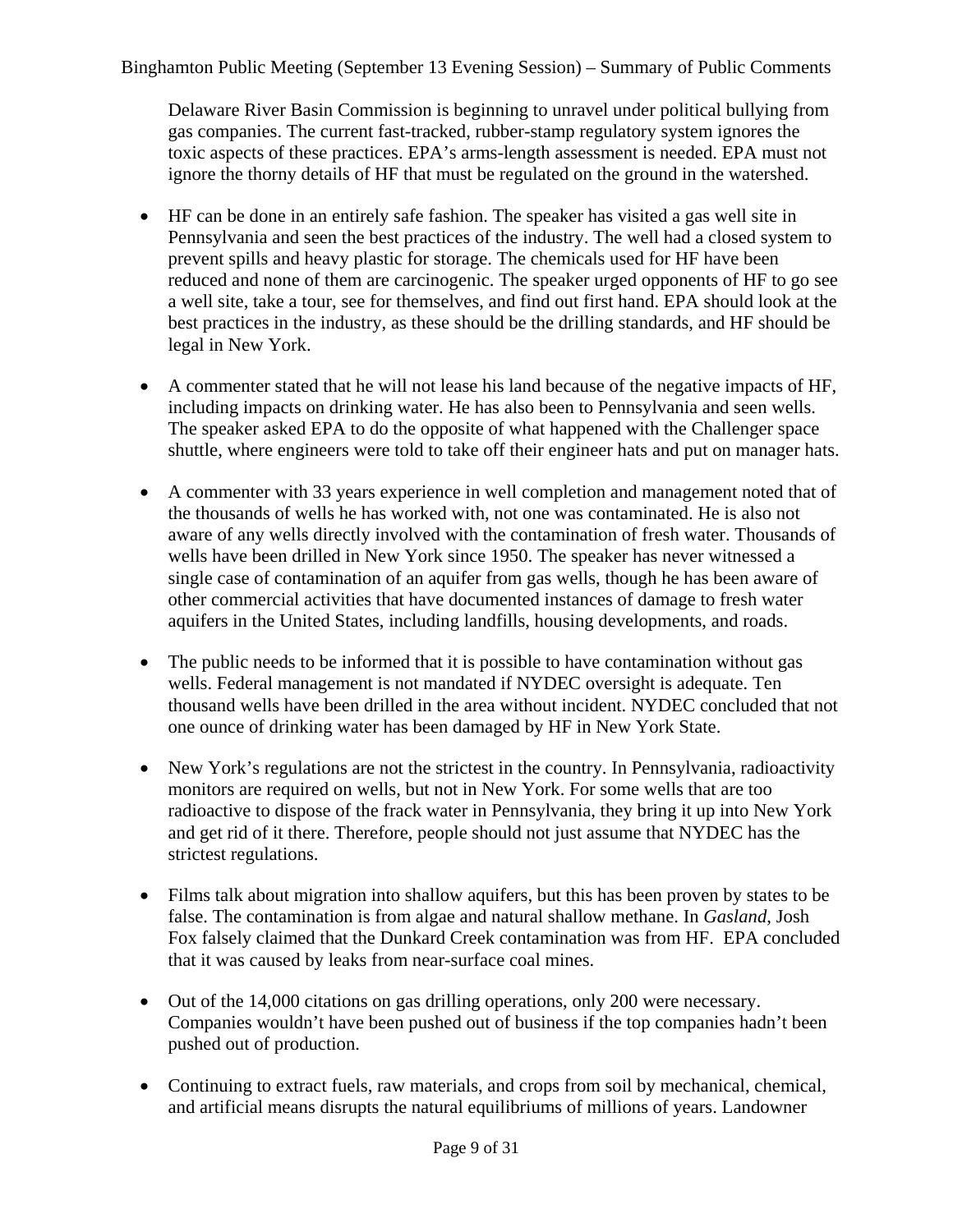coalitions are acting as if they've been handed winning lottery tickets but are being deprived of collecting their winnings. What would they have done if Marcellus Shale or the Utica Shale had no gas? Industries obfuscate and do not admit the externalities of their actions. Some trust and have confidence that an understaffed unit of NYDEC can effectively monitor to protect us from our worst fears. HF in the Marcellus Shale and the Utica Shale presents an economic opportunity. But the consequences and the potential for disaster far outweigh the potential benefits.

- A resident of Dimock, Pennsylvania showed a picture of a water sample. The speaker stated that saying there is no drinking water contamination is false and that he will rebut that as much as he can. The speaker stated that he is living proof of what can go wrong. EPA should come to Dimock and witness it firsthand—the air pollution, the greenhouse gases from the wells right into the air. The speaker's neighbors 400 feet away have a device that takes water off the gas and emits gas every two minutes into the air. Every reporter who comes to Dimock gets sick with sore throats—one girl with asthma couldn't even talk. There's methane gas in the speaker's well. He has proof; it was pristine before, and now there are contaminants, including toluene and other chemicals. EPA has to study this a little bit better, because the contamination is not caused by naturally occurring methane. The isotope fingerprints were done and showed it was not from naturally occurring gas. The speaker noted that if things go wrong, then the experience is not fun.
- A resident of Damascus, Pennsylvania has a property that borders the Delaware River, and she enjoys it every day. EPA should demonstrate that this is now a new and improved EPA from 2004, and that the last six years of accidents and contamination have led to the current awakening. The 2004 study is not as conclusive as it is shown to be. The study contained damaging information that wasn't mentioned in the conclusion. Industry representatives maintained that the details would only frighten and confuse the public and cause great expense to competitive business. EPA should stand by the position that natural gas will not come without the expense of lives and resources.
- We should not worry just about safe and clean water but also about not adding unnecessary additional costs. HF technology has been proven over 60 years. Businesses have benefitted—diners, mom and dad businesses—and this can transform communities.
- Natural gas is responsible for 50,000 jobs in Pennsylvania. It is impossible to imagine the Pennsylvania economy with those jobs or to imagine the future without the 212,000 future jobs. Natural gas is an important part of our clean energy future.
- A Pennsylvania resident works for a recently formed company that recycles hydraulic stimulating fluid for future fracking, reducing the need for fresh water. The company has conducted an extensive analysis of 81 samples and, in doing so, developed a process to clean water for reuse. Solid byproducts can go to a landfill, and there are zero discharges. The company is building 12 regional plants with 15 jobs each. In the future, they will have created 180 jobs in Pennsylvania, including auxiliary jobs, which are not portable overseas. Now is not the time to halt this industry with regulations; that would cause small businesses to go out of business.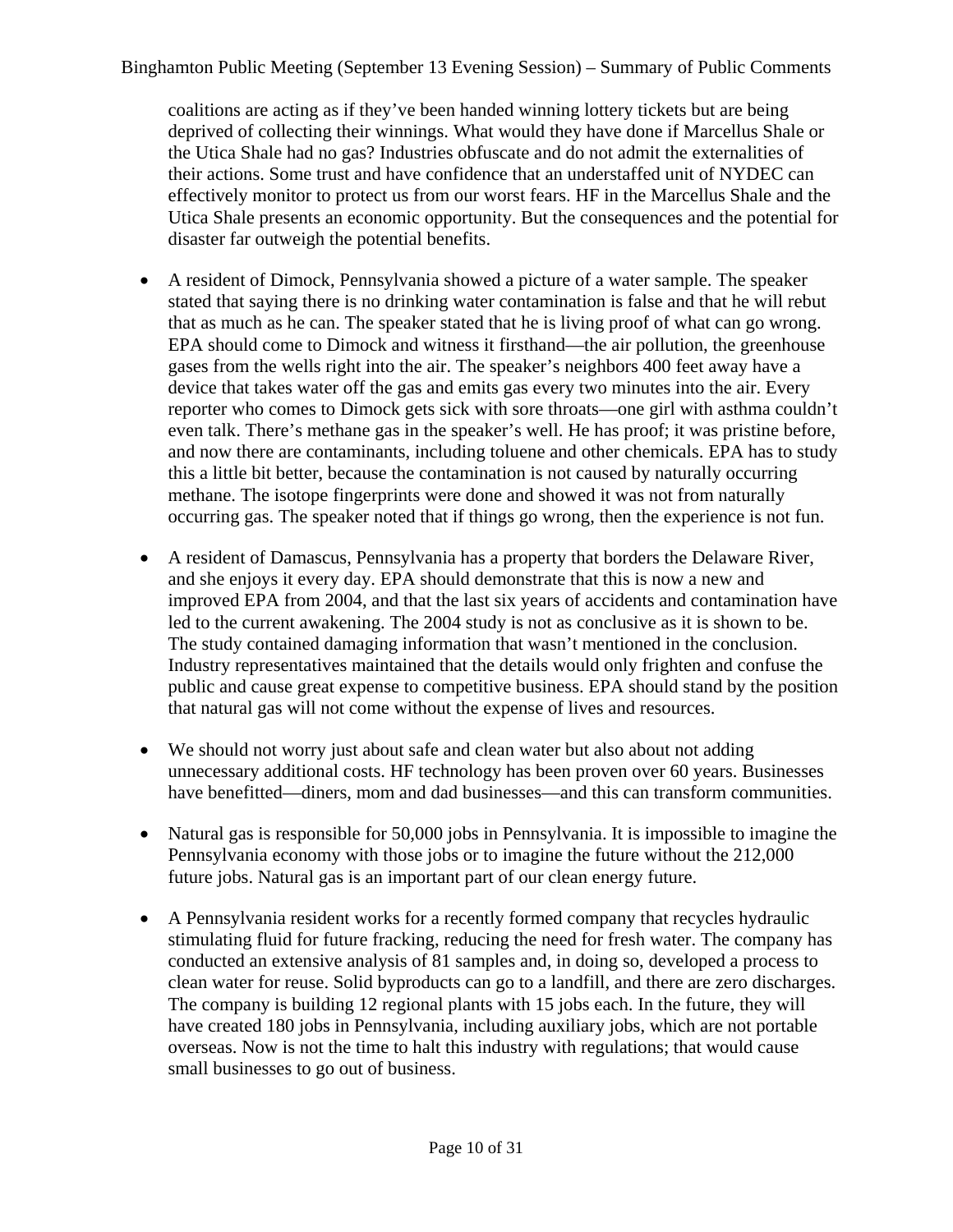- HF is totally safe. Many people want to say it's not safe; they all have interests, but the facts remain that there is not one case in which the water supply was tainted by fracking. The speaker's house was broken into last week—jobs and businesses are leaving the area, and if it continues like this, everybody will be forced to leave. It is EPA's job to make the decision as to whether HF is safe or not. If the decision is made, EPA should make sure it stays safe and work toward the day where there are no accidents.
- Members of the Onondaga Nation used to fish and swim in the creek and lake. Industrial development decided to dump wastes into the lake and pump them underground into the Tully salt mines. There were no regulatory agencies to stop them. Onondaga Lake is now a Superfund site and the Tully mud boils fill the water with sediment. It's taking hundreds of millions of dollars to clean it up. People say HF can be done safely, but there are always abuses and accidents. The speaker asked: What will the land look like for my grandchildren? Will the water be safe in 150 years or will it be a Superfund site? Will people look back and say, "How did they allow this to happen?" We can't live without water. EPA should protect it with full regulatory force.
- There is no scientific evidence of unsafe HF. HF is a safe means of extracting natural gas from the ground. There is a need for good-paying, permanent jobs to promote economic growth in small town America. Every day, the commenter hears that small towns are heading for economic disaster. The commenter has seen firsthand the growth from the natural gas industry, including shopping, restaurants, and hotels. The money streaming into the local economy is not at the expense of drinking water. In many states, there have been no safety issues.
- A Dryden resident has lived in other places, and in each place, the air stinks, the water tastes like crap, and people who drink it or breathe it die sooner. In each of those places, industry extracts, refines, or transports there. The air and water are cesspools for waste. Now it's coming to upstate New York. HF puts toxic waste in the ground, in the air, and even on the roads. People say it's been done before, but it poisons air, water, and people.
- A New York resident is worried that the state doesn't have enough funds. The speaker wants to make sure of what's going to happen, but no one can give a guarantee; people have given quotes from places where things have gone wrong, to make us worried. New York should not be left behind.. Many people identified products they believe are cancerous and build up for years. The speaker's brother died from cancer and she doesn't want to invite illness of any sort. People have gone through many things that are a success, but people are worried when things go wrong. The Town of Union voted down the sale of the speaker's property. The speaker hopes that people will vote with their conscience and be careful.
- A commenter asked how people can be so clueless and careless as to justify HF, when in other states there have been bad impacts on air, water, and land, and when the best natural resource in New York State and the Northeast is plenty of pure, clean drinking water. The speaker mentioned industrial sites, pumping, drilling, holding ponds, millions of gallons sucked up and replaced by contaminated water, burning and exploding water. There are also well heads, pipes, cementing, and other technologies, but even BP couldn't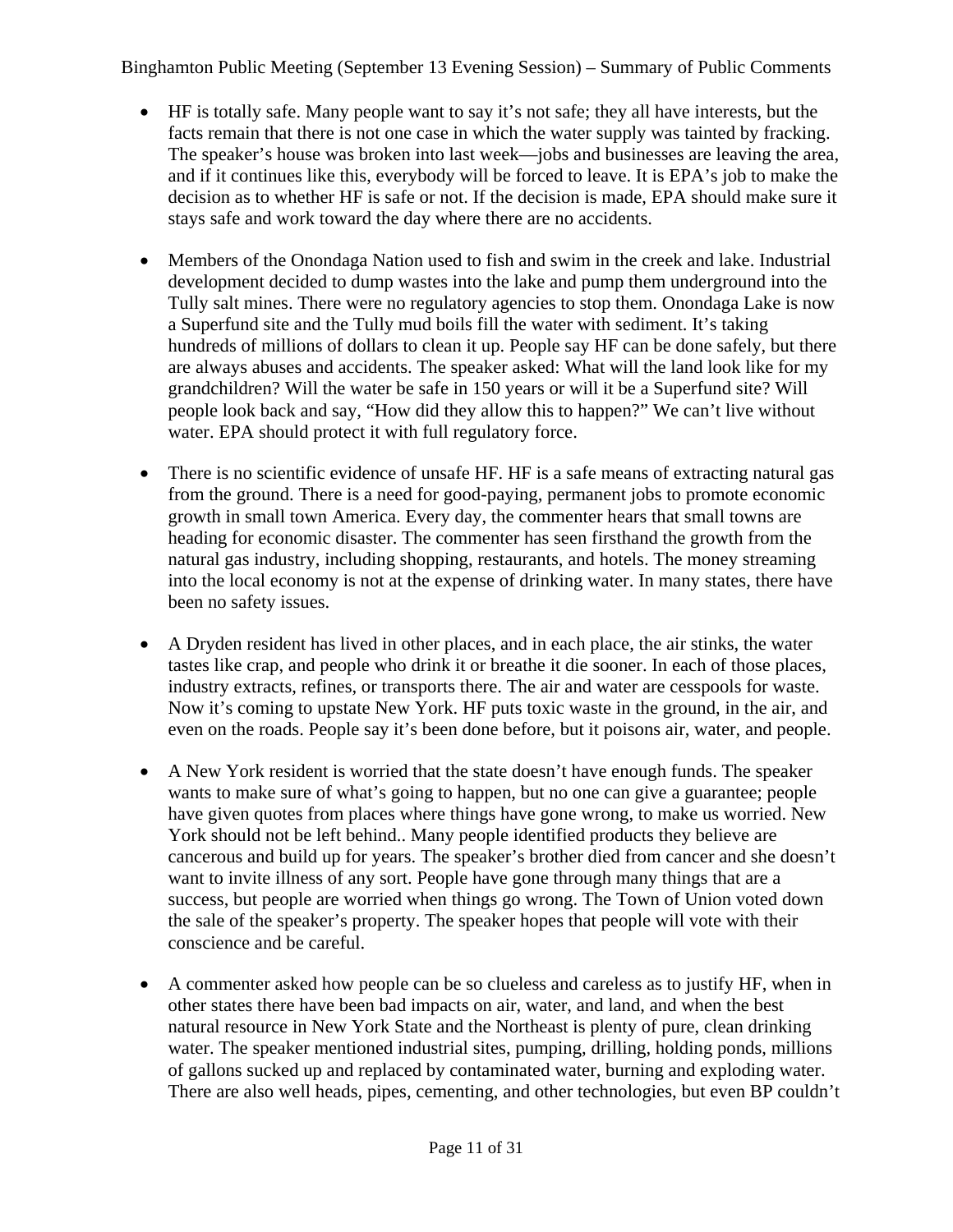get it right. While it is good to increase the economy in central New York, it is not right to run the risk of damaging the water supply.

- A commenter asked if there would be enough water in the Catskills to replace the water in central New York if it was destroyed. The speaker asked why central New York is not protected like New York City.
- A commenter expressed concern about the amount of water withdrawn, in particular from local creeks, ponds, and rivers, such as the Susquehanna River. The speaker is familiar with the River Basin Commissions in this area; the Susquehanna and the Delaware are supposed to be regulated, but the speaker feels that they are going to say "Okay, you can take it out," and they are not going to look at weather conditions or drought. Companies are going to say, "You gave us permission" and nobody is going to check.
- A landowner is very concerned about HF plans in his neighborhood. In Pennsylvania and New York, there is methane in water that was pure until drilling. When well owners called Pennsylvania Department of Environmental Protection or NYDEC they were told, "There's nothing we can do. It's natural." But it didn't "naturally occur" until drilling began. We should not have natural gas or radioactive materials or chemicals in formerly potable water.
- A resident of Montrose, Pennsylvania has felt fear since moving there, including the psychological and emotional effects of fear and guilt regarding his daughter. Wells are moving closer and closer, and the speaker doesn't know enough to feel safe. EPA should fill in the knowledge gaps. Information from both sides is flying around and people are feeling battered. There is something wrong about feeling afraid to give your child a glass of water. The speaker invited EPA to come to his farm as a case study.
- A landowner in Delaware County had a heartbreaking conversation with a farmer. The farmer had leased his land to a gas company, and he said, "They never told me they would use chemicals."
- Commenters mentioned EPA's criticism of NYDEC's draft SGEIS and asked EPA to stand behind their remarks. Commenters called for NYDEC to withdraw the draft SGEIS.
- Community members who are not usually involved are seeing the impact of HF, hearing from Pennsylvania, and getting involved. They didn't realize what they were getting into. They did not realize that there would be so much water wasted. They did not know that the drilling would go all day and all night.
- A scientist and farmer noted that this is not a "not in my backyard" issue—it affects the entire nation. The speaker is heartened to hear about the full, comprehensive study because this process should not be fast-tracked. EPA is our only hope to balance the tremendous power and money of oil and gas companies. She is tired of reading industryfunded studies and feels that the latest Broome County study is fatally flawed.
- A Pennsylvania resident has traveled extensively and met many residents, gas line workers, and landowners. He has mostly heard about people's concern about illegal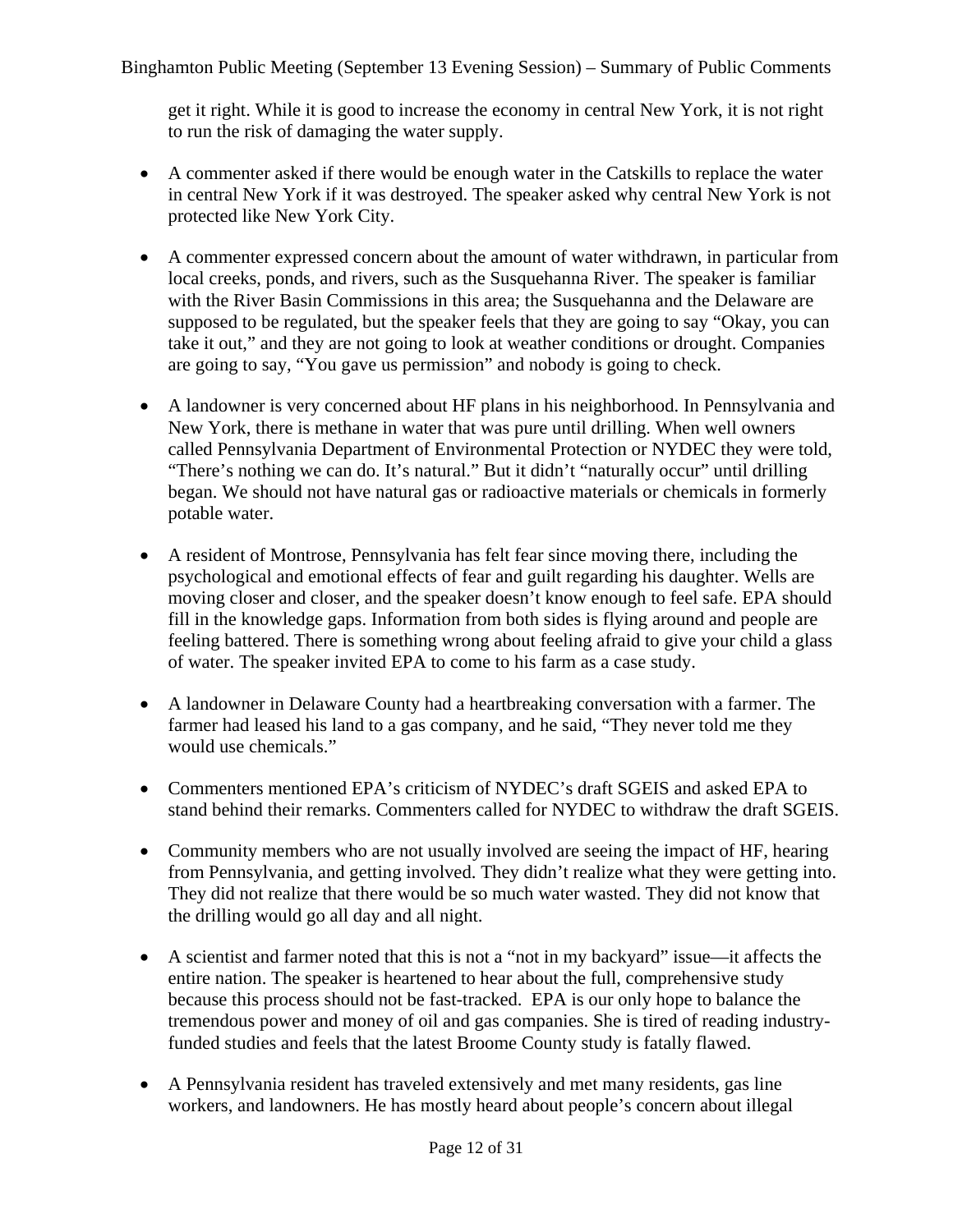dumping, runoff from poorly managed farms, industrial waste, and forest management not the dangers of HF.

- The owner of a small organic farm in the Finger Lakes recounted how an absentee neighbor drilled a well for water. For the first time in nearly two decades, the speaker had petroleum-based pollution in his family's spring water supply and in the well. The speaker recommended erring on the side of doubt and caution.
- NYDEC's budget has been cut by a third. They do not have the resources to adequately regulate the drilling.
- A stakeholder who works for a trucking company in Pennsylvania noted that one hundred percent of their business is from oil, and that Marcellus Shale drilling has created 70 local jobs already. It has helped the community, restaurants, hotels, gas stations, coffee shops, and much more. The speaker urged EPA to help New York come out of the depression it's in and help its work force by putting America back to work. New York needs the gas industry; some oppose it but, all in all, everyone would benefit greatly from the money they could get.
- Is a generic EIS appropriate for HF? The geology of the land is very complex, and there is a huge difference in the land from one property to another. It needs to be more specifically targeted. The notion of a generic EIS for the entire State of New York is ridiculous because it is so diverse.
- New York has been fracking since 1962. There have been over 800 wells that have been fracked, and there have been no cases of contaminated drinking water. Texas has been fracking since the 1960s with no contamination. The commenter has faith in NYDEC and what they do. EPA needs to stick to the topic of examining the relationship between HF and drinking water as mandated by Congress. On reviewing the scope, EPA poses dozens of questions that stray far from the mandate. These are already addressed in existing regulations. Further studies are inappropriate and a waste of taxpayer money. HF has been occurring for 60 years without a single case of contamination. That track record should speak for itself.
- A stakeholder who recently worked in Dimock stated that safety and health issues for workers need to be addressed. The speaker described an acquaintance who died after working on HF and another who became very sick. The speaker feels that in this business, workers are treated as though they are dispensable and noted that the integrity in this industry doesn't bear up well.
- Landowners wish for the truth and nothing but the truth. NYDEC is doing a good job and the new regulations will be very strong and restrictive, possibly the most restrictive in the world. Science should dictate the process, not politics or politicians.
- A stakeholder has had to replace her windshield twice in the past 10 months because of debris from big trucks. In addition, the increased traffic has doubled her driving time in the county. The speaker predicted a series of catastrophic events stemming from HF and gas drilling in the future.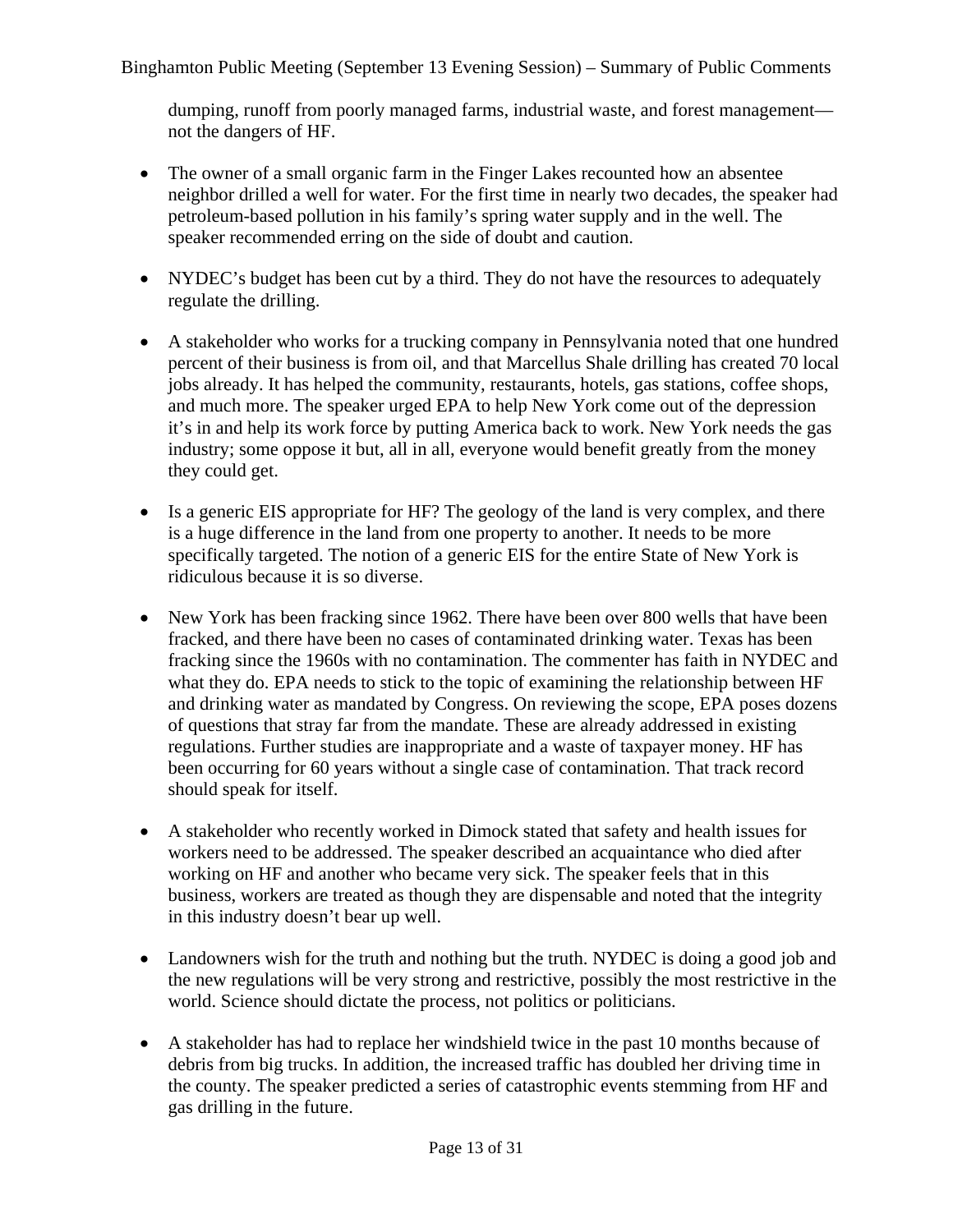- HF, as it's been touted by the gas industry as having existed for 60 years, is not the same thing as what is happening now in Pennsylvania. This is high-volume slickwater HF, which has 100 times the impact because it requires injecting a million gallons of water and chemicals into the earth.
- EPA and policy makers should consider the fact energy equals jobs. Marcellus Shale development has created over 800,000 jobs in New York and Pennsylvania. Natural gas is critical for farming and manufacturing industries, and supports millions of small businesses nationwide. Suspending HF would reduce the GDP of the United States and eliminate more than 100 million jobs.
- HF was developed in 1947 and first used commercially in 1949, 61 years ago. EPA is wasting people's time and money investigating a 60-year-old technology. NYDEC spent two years investigating and drawing up new regulations for natural gas and HF. The results will be ready in spring 2011. There is no need to duplicate all this work. People trust NYDEC and EPA. Seventy thousand wells have been drilled in New York over the past 100 years. Many were fracked, and New York still has a healthy population. The waters of New York are contaminated with mercury from coal plants, and there are contaminated fish that pregnant women and children shouldn't eat. Natural gas-supplied power alleviates this problem and several others.
- Natural gas is the cheapest, quickest way to reduce  $CO<sub>2</sub>$  emissions, and we must do this as soon as possible. The Clean Air Task Force report says that there are 13,000 premature deaths yearly nationwide, 945 of them in New York, due to coal. We are ready to move ahead with cleaner fuel, and natural gas is the choice. We are ready to move forward safely. This has already been reviewed and studied for more than two years. Therefore, between NYDEC and the landowners, drilling will be done more safely in New York than in any other area in this nation. We need cooperation and willingness to learn about the process and not the misleading facts that have surfaced. HF has been done for years and is proven to be safe.
- Our future depends on Marcellus Shale HF. The commenter believes in balance, in the triple bottom line of environment, community, and economy. Nothing is more important than improving sustainability through HF of the Marcellus Shale. It is a more beneficial option than oil or coal. People are well-intended but misguided. Opponents of HF don't understand the facts or how to weigh risks and benefits. EPA should look at the big picture, the macro-environment, and to small picture, the micro-environment. EPA should look at the facts: they say that natural gas buys us time to find renewable energy and the option for us to have a real future.
- A Pennsylvania resident described a drilling site in the Upper Delaware River Scenic Area. Drilling started ten days ago, and the neighbors next door already have brown water. Nobody knows the cause and effect. In the meantime, the speaker expects he will have to sign a lease because other neighbors have signed. The whole area is a tributary to the Delaware, so drilling can compromise all of it. Roads are already getting bad, and when the train goes by the whole mountain shakes. Does this affect the well cementing and casing?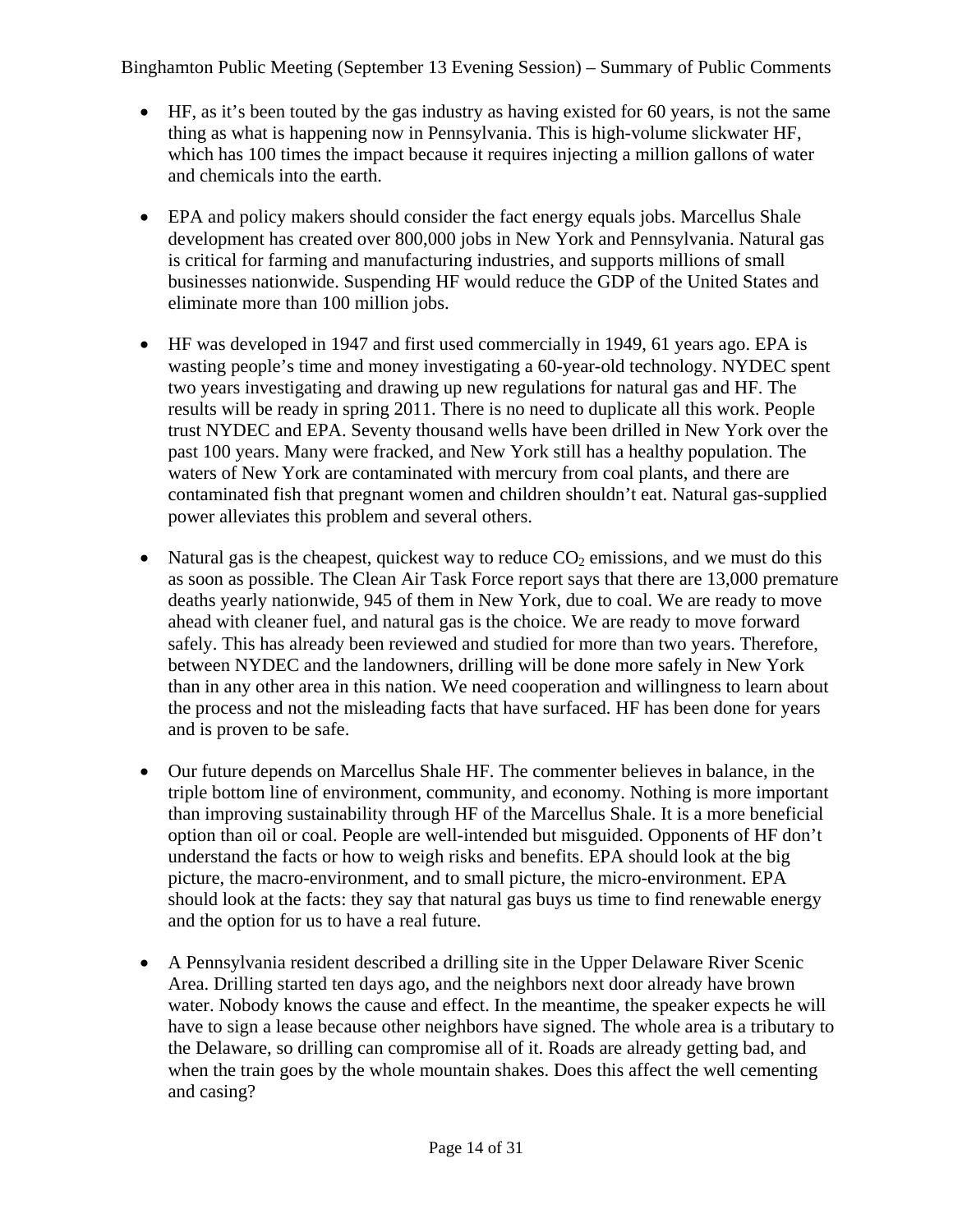- There is a Cargill salt mine under Cayuga Lake. A hundred thousand people get their drinking water from that lake. The well is buffered with limestone, and there is some mercury present from a coal-burning power plant. This would be an interesting site to examine, because Cargill worried that seismic and drilling might trigger methane in their mine, overcome the handling systems, and put methane in the water source. Keeping away from lakes that have large empty mine shafts is a concern.
- EPA's job does not include economic development. Rather, EPA's job is the environmental protection of air, land, and water. The speaker's hometown is a small town with a lot of trucks. Water withdrawal sites take up to 4 million gallons a day. The speaker witnessed trucks spraying for dust control and grabbed a sample of the fluid. The speaker understands that people want to capitalize on the land under their feet, but property owners do not have complete control of their land. The few are deciding the fate of the many.
- A Pennsylvania resident congratulated New York on their moratorium, but noted that Pennsylvania residents do not appreciated being used as guinea pigs. The speaker recommended EPA keep things simple. First, we all need clean air, clean water, and natural gas, if it can be done safely. The speaker asked that EPA halt or slow down HF in Pennsylvania until more honest information can be conveyed to the public. The speaker lives in Bradford County and feels scared and concerned. His domestic well is 505 feet from the first gas well that is being drilled on a three-well pad. The next two will be closer. From the first day, it drained his well almost dry. The water is longer potable, which has never happened in a 35-year history. The contamination was caused from drilling fluids and extreme pressure, with no fracking involved. There is also a spill, and EPA was contacted but the speaker received no answers.
- A commenter stated that during the development of wells in her area, she had to tolerate huge diesel tractor trailers passing each day—200 each day for three days straight, in a place where one a week would be an event. EPA should look at air and water, studies on seismic activity, pad development, transportation, multiple HF wells at one site, wastewater, waste solids, airborne emissions, and disposal. EPA should also look at capping wells and using abandoned wells for disposal. EPA should create a realistic study of the number of inspectors needed to enforce safe regulations. Out of ten wells, there have already been violations and complaints, all in a month. It took DEP three days to respond.
- Stakeholders thanked EPA for holding the meeting in Binghamton and expressed appreciation for the opportunity to speak.
- The gas trapped in Marcellus shale is a precious national resource that is owned by no individual citizen or industry. It is owned by everyone. From a narrow perspective, because of the horizontal nature of HF, gas taken from the land of a lease owner may be drawn from a vein that passes under a neighbor who didn't sign a lease. The speaker's brother and sister-in-law faced this situation. From a broad perspective, the shale gas was formed eons ago. The geologic structures underlie many properties in many states. Gas is the property of all of us and should be used for the benefit of all of us. It's bad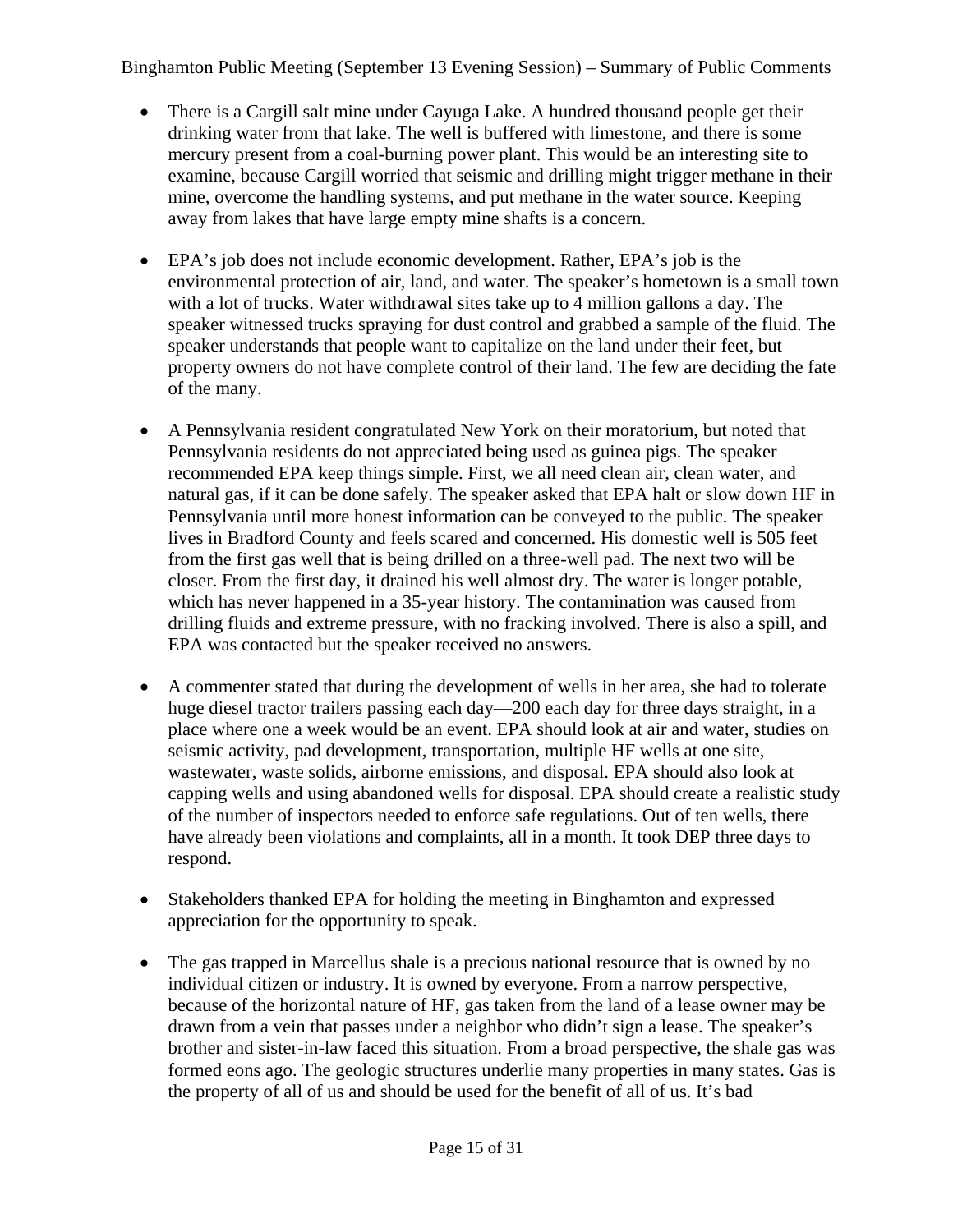stewardship to use it for the benefit of a small number of landowners and industries. The bad stewardship is especially unfair when the negative consequences of HF will affect so many citizens, in particular through its impact on drinking water. EPA should regulate the use of this common resource for the benefit of the whole United States. The best option is to not use it at all. With global warming threatening all property owners, it's time to march in the opposite direction. Put fossil fuels to rest and spend the drilling money on alternative fuels.

### *EPA's Hydraulic Fracturing Study: Scope*

Comments from the public regarding the scope and content of EPA's study are as follows:

- EPA should not partner with industry or state officials as they conduct the analysis.
- A nurse and resident of Upstate New York asked EPA about public health effects such as those from carcinogens, neurotoxins, and endocrine disruptors. These substances can cause acute and long-term health impacts, some of which are subtle and some of which are more obvious. The speaker asked that EPA investigate all of the health effects in an independent, unbiased study without financial interest from industry.
- Nondisclosure agreements should be waived, and EPA should have full access to affected landowners.
- EPA should be able to sample from ponds and wells during the entire lifecycle of the drilling process.
- The study should look at the impacts of water withdrawals, truck traffic, high-pressure fracking agents, chemical ponds, deforestation, light and noise pollution, health problems, stalling renewable energy initiatives, climate change, and the impact on roads.
- EPA should look at the less tangible impacts, such as the fear that parents feel when handing a glass of water to their children, having 16 wells per square mile, and the impacts on swimming, hunting, fishing, crime, the food supply, real estate values, and living in an industrial zone
- Unless EPA can conduct a complete, broad study of HF's impacts, the money should be used for solar initiatives instead.
- EPA should carefully address the exemption for test wells and monitor the wells closely.
- EPA should identify the residents and workers who have been affected by HF and involve them in the study. In addition, EPA could issue subpoenas to obtain information from other parties.
- Every drop of wastewater and every truck carrying it should be tracked. A program to monitor wastewater should be put in place before any further drilling takes place.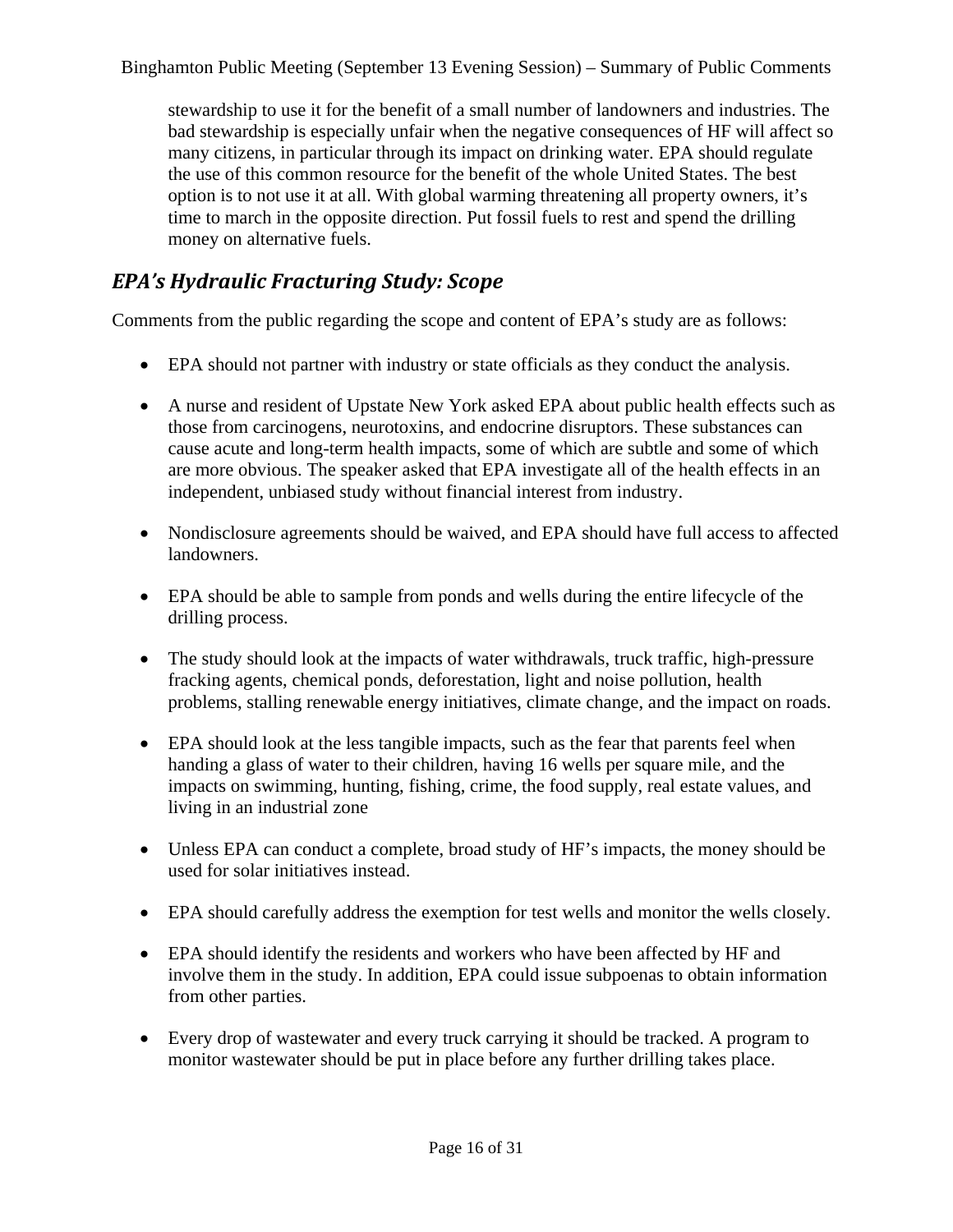- The EPA study should not stray from the Congressional mandate. Other areas (such as spills or site development issues) have already been addressed by other EPA or state regulations.
- EPA should discontinue the study and allow HF because the facts indicate that HF is safe. Energy companies using HF can bring the United States closer to energy independence.
- An architect suggested a number of items relevant to architecture and construction that could also apply to HF. The speaker suggested that EPA overturn all exemptions; allow panels to review and amend drilling regulations; ban companies with multiple infractions from having a license; institute severe penalties and fines for lack of prompt notifications of hazards; require a listing of all chemicals; disallow use of fracking fluid as dust control on service roads; require yearly training and licensing; place limits on noise and light pollution near sites; require multimillion dollar insurance policies; consider using escrow accounts for deposits during work that will be returned at the end of the year once the work has been successfully completed; require monitoring devices to test air quality at well sites; require water testing before, during, and after drilling; submit lab reports to local NYDECs; and require that seriously disturbed areas, like streams, be returned to their natural condition; and have arbitration panels for disputes.
- EPA should stay focused on the Congressional mandate because all too often, government investigations go astray.
- Even if drilling happened with distilled water, not chemicals, drinking water could still be contaminated. EPA should examine this issue.
- The study needs to be done well-by-well, not regionally, not generically. EPA must also review the SGEIS and assess the preparedness of NYDEC to regulate the process.
- EPA should look at the visual impacts of drill pads and pipelines.
- EPA should take an honest and fresh look at HF. EPA should use the precautionary principle: don't ask what risks we can cost-effectively minimize to bring risks down to an acceptable level. Rather, look at whether we can prove that this process is safe? Can we prove that it won't harm animals, the environment, our children and grandchildren? Will we saddle our children and grandchildren with public health issues?
- The study should be designed to comprehensively assess the cumulative impacts of HF on both ground water and surface water. It should examine all potential pathways, each site in a watershed context, all the wells in the basin, and the effect on each cycle of ground water in a basin and the effect on hydrology in general. The process of HF cannot be examined in isolation of the necessary infrastructure. Additional pathways should be considered, including on-site spills, leaks, trucks (erosion and storm water), surface impacts, the impacts of clearing forestland (which limits regrowth potential and ecosystem services), and the impacts of the wastewater treatment processes. The study must inform the decision-making processes at the state level, ensuring that all of our water resources are protected. Pennsylvania, New York, West Virginia, and Virginia do not have state-wide ground water and surface water permitting programs. The study must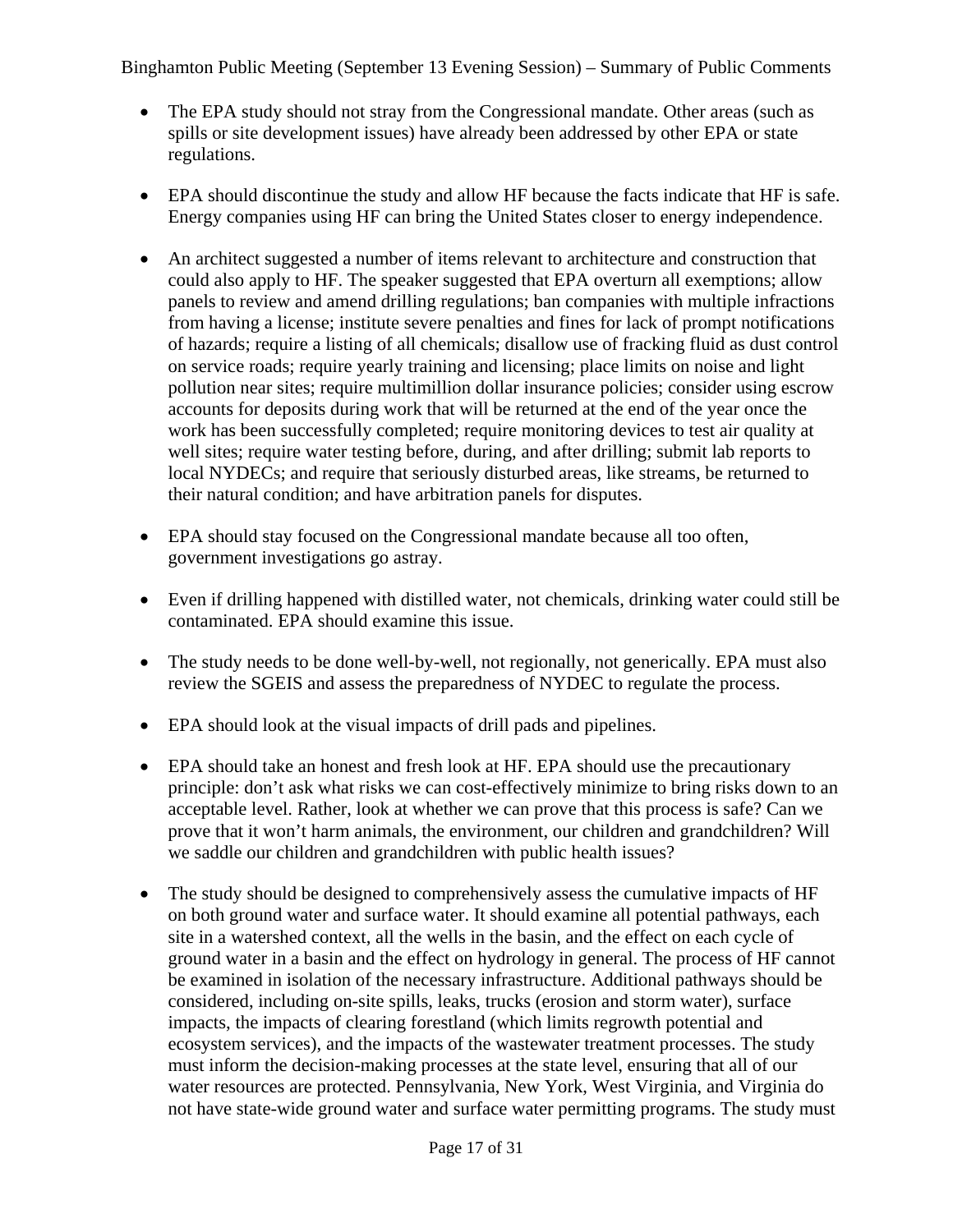consider the lack of oversight on withdrawals. Trout are the canaries in the coal mine; the study should examine impacts on aquatic ecosystems before human impacts.

- The Environmental Working Group, a nonprofit based in Washington, D.C., has conducted extensive research and concluded (as described in their report "Drilling Around the Law") that injected petroleum distillates contain high levels of toxics. It's important to step back and realize that there is no question that oil and natural gas can and do contaminate water. The question is: does this one part of the process contaminate water?
- All people have about 50 trillion cells, and each one absolutely needs clean air, clean water, and 11 inches of top soil to provide nutritious food. A company knows it can make a lot of money by extracting gas, but, being a toxic process, it also knows that it could not do it without contaminating air, water, and soil. With large cash reserves, companies got federal agencies under the Bush Administration to exempt them from all regulations related to clean air, clean water, and toxic sites. The speaker asked if this study intended to prove them wrong. Gas companies have essentially admitted that they would poison these essential ingredients of life. If EPA does go on with the study, EPA should consider the body of water that is a pregnant women as she grows a child. That body of water is essential for the health of the next generation and is affected by all the chemicals and pollutants of the process.
- EPA should consider the process cradle to grave. Will EPA consider the entire lifecycle in the study? Will EPA study what is left behind long after the wells are abandoned? Will EPA consider private wells and not just municipal water supplies? Will EPA go to Dimock?
- Nearly 1 million wells have been safely hydro-fracked, but fear still exists. EPA should address this, but do it scientifically. It is extremely important to stay focused on the single issue of whether HF is safe for drinking water—without the distraction of Hollywoodstyle pretend documentaries that found concerns but not the true source.
- EPA should talk to affected communities, especially those that have been silenced by industry nondisclosure agreements. EPA should understand how and why the Pennsylvania Department of Homeland Security has done surveillance on those speaking out. A memo and a private e-mail were leaked saying that the Director for the Office of Homeland Security, James Powers, wants to continue to provide information to gas companies and not citizens.
- EPA should focus on all the people whose wells were contaminated but had to sign confidentiality agreements. There are probably many of them out there and the number of contaminated wells is very underreported.
- The items in Table 1 of EPA's handout are all relevant issues that warrant study. EPA should not prioritize some items and ignore others. How can we argue the relative risks of toxic chemical cocktails, versus spills directly into streams, versus the escape of fluids into drinking water? We cannot and should not.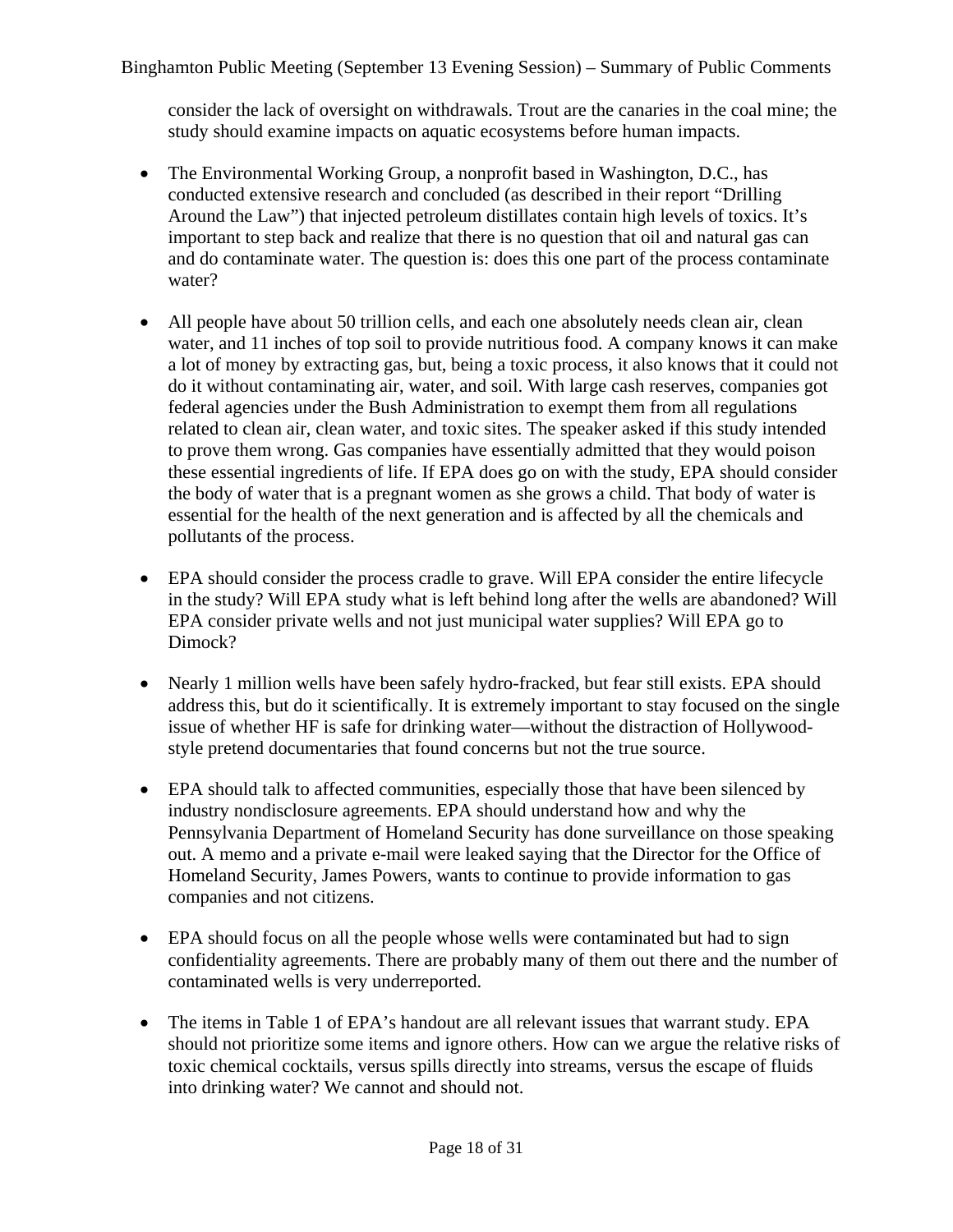- All potential impacts should be studied. They are interrelated and cumulative, EPA should not focus on each singly. For example, how do the water withdrawals of two to five million gallons impact water drinkability and lakes, reservoirs, and streams? These can be the recipients of discharge or spills, and withdrawals can cumulatively lower water levels and impact water quality. We need to work individually and collectively to ensure the quality of private and public drinking water supplies and the environment.
- EPA should look at the real unskewed facts, not feelings. EPA should release these facts to debunk the myths once and for all.
- Where is the gas going? EPA should find out what is happening with the roads, water, air, and land. We should be stewards of the planet and hand our children something better than we were handed ourselves.
- HF is safe when done correctly. The study EPA is mandated to carry out is on HF and drinking water. This is a political mandate; as far as the speaker can determine, there is no scientific evidence that HF affects drinking water. The speaker asked EPA to keep their focus.
- EPA should talk to experts, such as state regulatory agencies, who have enforced rules for decades. Is there documented evidence of contamination? How likely is it that contamination will occur in the future.
- Keep the scope focused on the scientific study of HF.
- EPA should examine past experiences. This is not something new; EPA should look at what's been done and be sure to interface with state agencies. EPA should also investigate a company that has a Binghamton facility for treating frack water.
- EPA needs to keep in mind that any energy source has problems. A speaker noted that there is no question that there are problems in Dimock, but there is a price to be paid with any energy source. Which is worse: 14 water wells contaminated or the lives of 29 miners? We all use energy, we need energy, and this is a matter of judgment. EPA should keep that in mind when making their final conclusions.
- The Cortland County Health Department criticized the draft SGEIS for public health reasons. EPA should focus on four public health issues. First, air quality; few studies have been done on health effects, but preliminary results indicate chemicals are linked to air quality and health. Second, is radioactive wastewater handled safely through all phases? Third, the contamination of the food chain with carcinogens and endocrine disruptors. Fourth, water. Most of the water around here is from a sole source aquifer. This means there is no other economically feasible source of water. Thirty-nine thousand people depend on that water, but the land is now leased to gas companies. A minor mishap would affect public health because the chemicals are potent in very small amounts. Public water supplies are only tested every three years. This is long enough for serious health consequences. Private water supplies are rarely tested. In Cortland County, contamination occurred 3,000 feet away from a drill site in the 1970s, and 17 homes were left without water.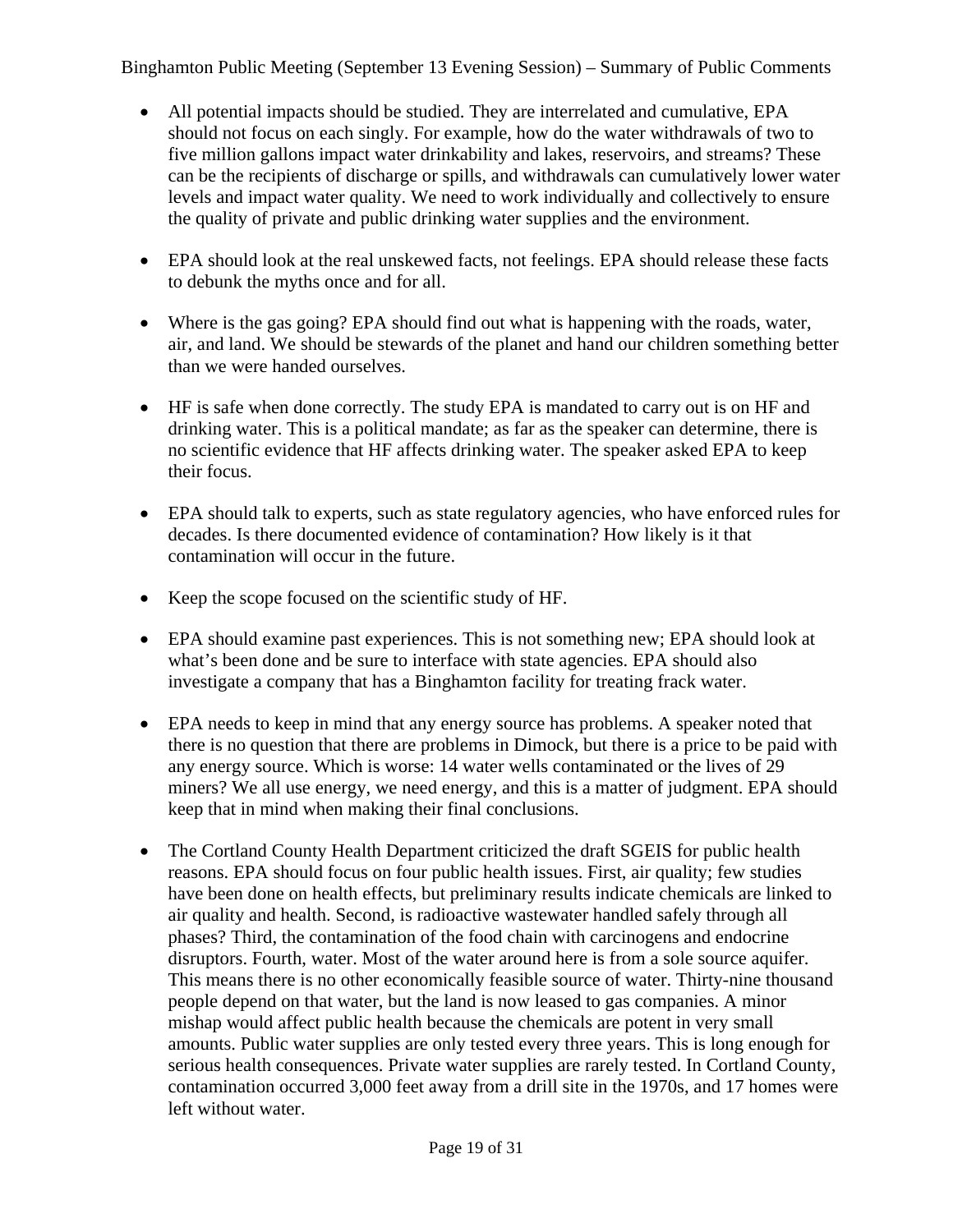- If EPA wants to protect health and the environment, as they said in the presentation, EPA will have to expand the study to a full lifecycle analysis of all processes associated with HF. EPA will have to expand the study to include the cumulative impact of this new, extreme, radical, unproven technology. EPA will have to expand the definition of drinking water to include existing and potential sources.
- EPA should focus broadly on HF's impact on water, from the transport of chemicals, to the injection itself, which could free up gas for migration, to disposal of wastewater. EPA should do on-the-ground testing in areas where there is currently HF and areas that are already suffering contamination, and new areas. EPA should seek out baseline tests, then conduct second tests after drilling but before fracking, and then a third test after fracking. Finally, EPA should look for chemicals likely to be associated with HF, such as benzene, ethyl benzene, xylene, and toluene.
- A former engineer stated that cement failure caused the contamination in Dimock, and also the Gulf leak. The speaker noted that properly designed and placed cement is the chief mechanism to protect water resources from contamination. The cement is subjected to extreme temperatures, pressure, and vibrations. The speaker mentioned the petroleum industry study "From Mud to Cement – Building Gas Wells," which illustrates the results of improper selection and design. The speaker stated that each gas well needs specifically designed cement, and federal and state regulations should demand studies to ensure that cements are properly designed.
- EPA should include a complete lifecycle analysis including spills, truck accidents, well site accidents, and migration of chemicals and methane years later. All can cause contamination.
- A landowner quoted from James Northrup's report "The Unique Environmental Impacts of Horizontally Hydrofracking Shale" and expressed concern about seismic events. The speaker noted that these activities leave behind environmental and public health disasters for future generations. Also, methane is 25 times more powerful a greenhouse gas than carbon dioxide.
- Financial benefits are unquestionable and undeniable, but the potential risks, as evidenced by Dimock, the Gulf, and San Bruno, are also undeniable. EPA should focus on the full disclosure of chemicals and possible side effects. NYDEC's draft SGEIS identifies issues that EPA could look at, like drinking water sources and supplies, naturally occurring radioactive materials, the full disclosure of fracking fluids, and human health risks. The source of water for HF should be stressed also. The speaker's understanding is that greener chemicals are available. If that is the case, EPA should look at the work of Theo Colborn and Josh Fox, as well as the precautionary principle.
- EPA should verify information from gas companies by making unannounced visits and evaluations of well sites. EPA should inventory chemicals on well sites and not trust the gas companies. The study should examine the entire lifecycle of HF. It's not just about the explosion—it's about the water coming out of the aquifers, it's the air, and it's the soil. Damage can happen at any point in the process.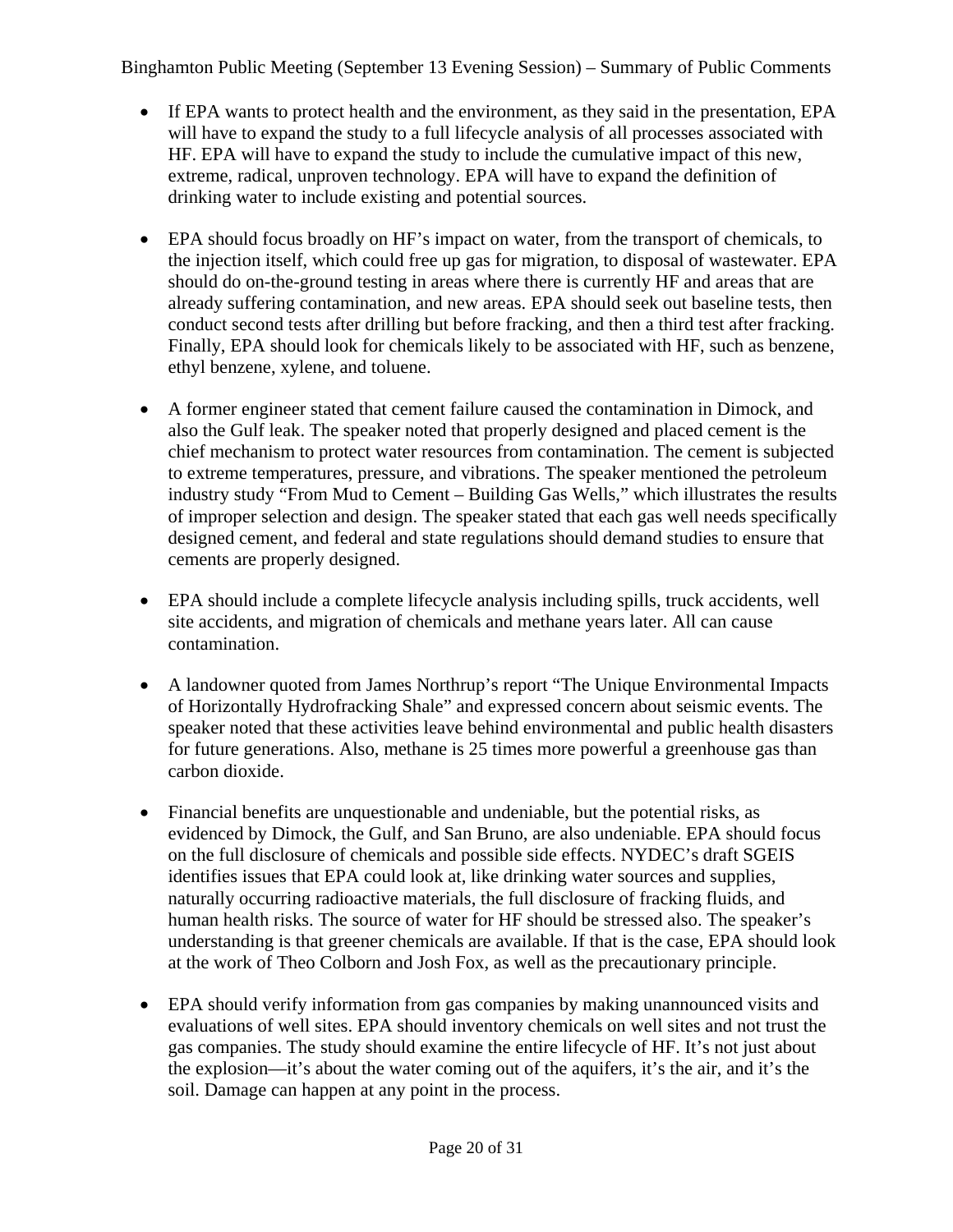- Part of the study should focus on how much energy and resources are used to create a little bit of energy. Taking natural gas from the ground requires millions of gallons for one frack. Eighty million gallons for one well, and when it's all done, most of the chemicals end up in the ground. What happens to these chemicals in the ground? Would it be better to bring in jobs from Canada and Texas or work on local green jobs? Are the jobs coming to the state and increasing the economy like people say? Is that what is happening? It really is coming down to money—money in a time of need. But we need to be worried about our water and land, because it is the only land we have.
- The study should move forward as quickly as possible while recognizing these two priorities: the safety of the workers and the people whose homes are involved, and environmental protection. This is a vast resource not controlled by foreign interests. It's a reliable source of fuel, readily available, and hopefully cleaner. We desperately need jobs; unemployment is unacceptably high. EPA should move forward and move toward a conclusion as soon as possible, and not to allow the pressure of emotionalism to create an overly restrictive environment for a beneficial industry.
- EPA should consider human error as a specific risk factor in the study. How many fractures are propagated? A hundred? A thousand? What's the detection limit for fractures outside the target zone? How do different rock strata behave? Can it be monitored empirically? What is the current time frame for frack observation and what should it be? How long can the steel and concrete structure withstand the effect of brines and bacteria at high temperatures? Are people monitoring this infrastructure? Is there a monitoring requirement for that?
- When examining the jobs brought in by the Marcellus Shale, EPA should also consider the jobs that are lost. Businesses like bed and breakfasts, organic farms, and green building trades will not be viable if drilling comes to the area.
- The scope of the study should broaden to include soil, air pollution, noise pollution, and construction impacts. Second, for stakeholders, EPA should not only invite the gas industry but also consult representatives of other impacted industries including real estate, builders, farming, tourism, and the wine industry. The speaker and others have seen firsthand the dramatic impacts of the prospect of HF on their ability to get contracts to build homes. Also, buyers will exclude properties with leases. Most financial institutions that provide capital have prohibited underwriting mortgages or loans where surface rights have been leased and wells exist.
- EPA should also expand the study to include air impacts. EPA should release their findings as this study progresses, because people's health and wellbeing are at stake now.
- The study's mandate is to study the relationship between HF and drinking water, with a credible approach based on science and reliable evidence from independent sources of information. EPA should keep true to those words.
- EPA should consider drinking water as both ground water and surface water. Syracuse, for example, depends on surface water, which is impacted by erosion from the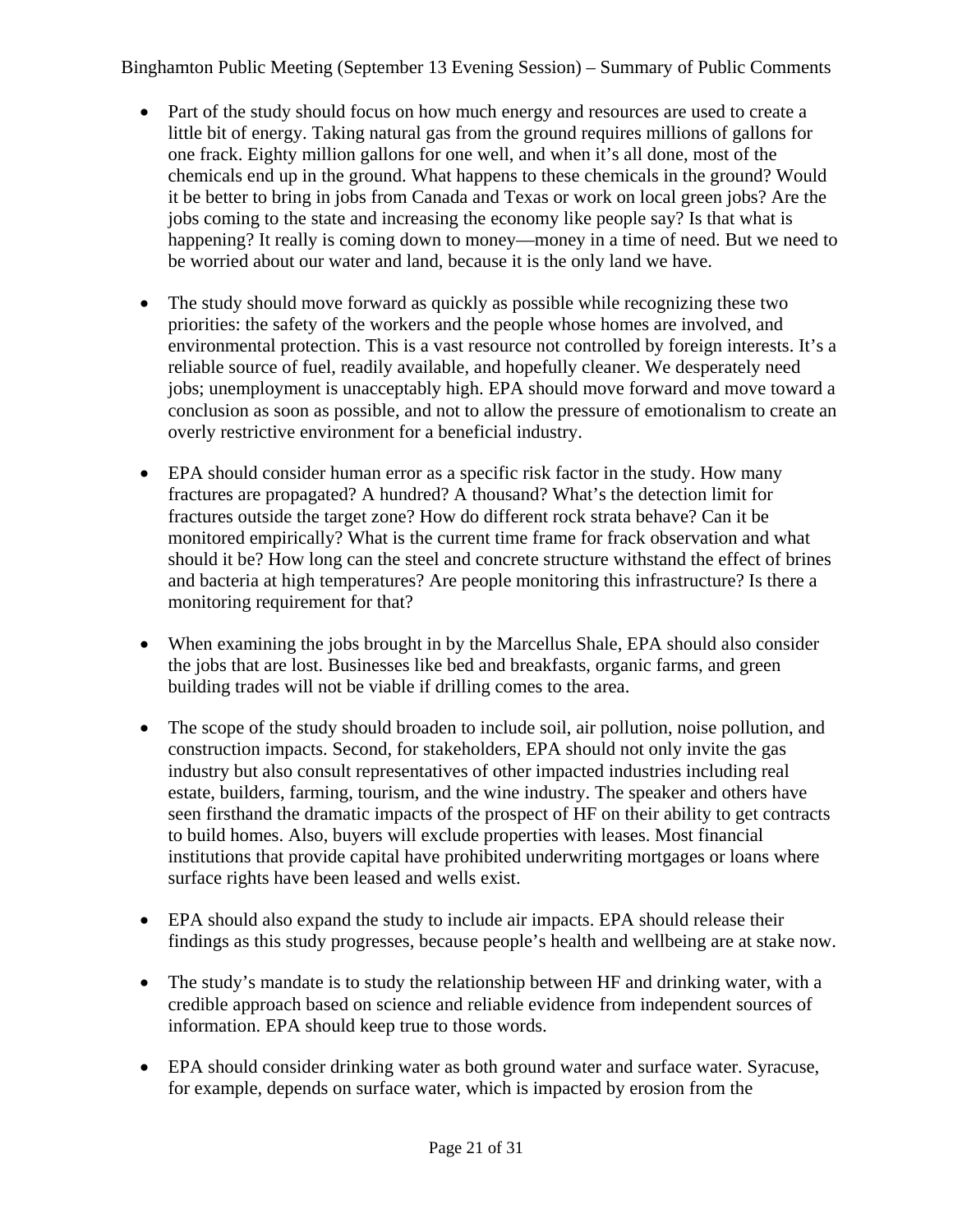installation of multiple pads, interactions with ground water, and chemical spills. It is important to consider both ground water and surface water.

- Keep the study limited to the mandate and include state agencies, the Interstate Oil and Gas Compact Commission, the Ground Water Protection Council, and state officials who have been involved for decades and have extensive experience in HF best practices.
- EPA was mandated by Congress to evaluate the relationship of HF and drinking water and should not stray from this mission.
- EPA should consider the following questions: If HF falls under the Underground Injection Control (UIC) program, what legal issues would arise? How could a wastewater treatment plant filter out low-level radioactivity when it occurs? How could limits be enforced daily by inspectors in the field? How often has HF exceeded limits? What will be the impact of pressure, heat, and vibrations over time?
- It is impossible to separate the well, the well casing, and cementing from the question of HF and drinking water. What is missing is characterization of the casing itself. Specification of that casing should be in terms of the pressure it will actually withstand rather than the pressure it will theoretically withstand. The commenter does not know if there is any test in place for verifying that the well, casing, and cementing are actually satisfactory for the job it has to do. Static well pressure is 2,500 psi and it is possible that HF fluids can leak by and get into drinking water. The speaker recommended requiring leak testing and pressure testing of the casing as a criterion of the process; we need regulations in place to make sure it's done and done right. Maybe then we can make some gains in the area where there have been problems, because there have been a lot of recent problems, such Pennsylvania blaming casings as being the primary cause of failure and drinking water contamination.
- EPA should listen to the mayor of Dish, Weston Wilson, and the Mobil technician who said there were unacceptably dangerous conditions. The absence of knowledge does not mean the absence of harm.
- It is important to look at all of the materials coming out, the chemicals going in, and what additional materials they picked up during their journey. The study should look at these issues so that by the time EPA is done, people will not disagree over whether there has been drinking water contamination. EPA should take a broad view of the potential health impacts on air and water and local residents of mining installations. Also, EPA should examine the environmental impacts of fragmentation, the number of wells, and the aggressive implementation of this mining scheme throughout the state. Will it have a negative impact on forest species? Invasive species issues are also a concern. Some of the worst invasive species issues are in the lakes and waterways in New York. With the sheer volume of trucks and the number of sources of water, despite using biocides, these issues are important.
- EPA should study the cradle-to-grave process and to include air conditions as well as water.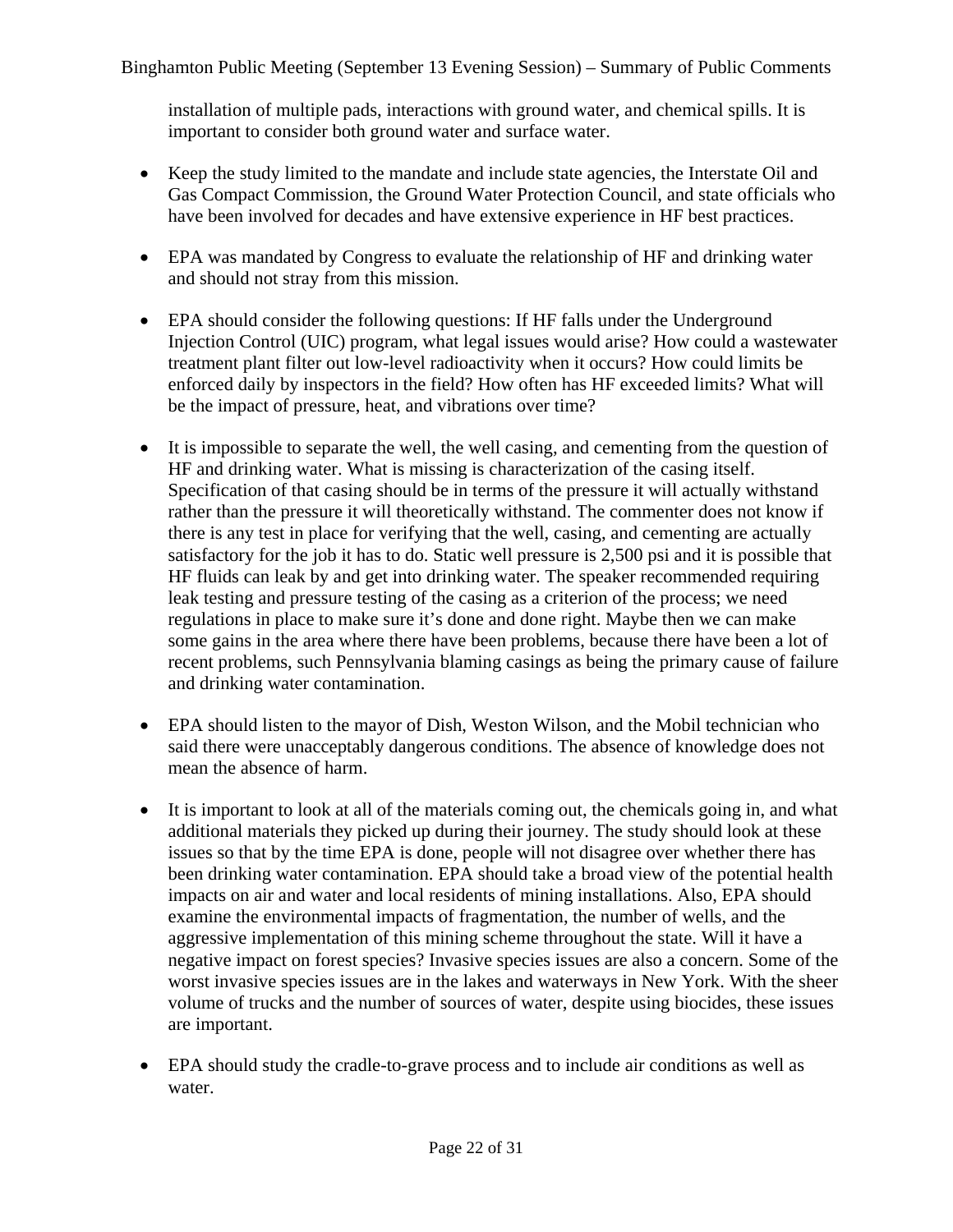#### *EPA's Hydraulic Fracturing Study: Knowledge Gaps*

Comments from the public regarding knowledge gaps on the subject of hydraulic fracturing are as follows:

- The drilling industry puts forth misleading claims stating that problems are from well construction and casing failures, not from the initial drilling, and that the percentage of toxins used is too low to cause harm. The industry does not know the locations of fractures and fault lines and does not admit that nothing can decontaminate water or eliminate chemicals.
- The largest challenge is water management, especially disposal. NYDEC is correct in addressing the issue, but if EPA must do so too, EPA should be guided by science and facts, not politics or hysteria.
- Geologists have expressed significant concerns that EPA and NYDEC do not understand the area geology. The mapping technology is out there, but EPA and NYDEC cannot gather and analyze the geological information right now. EPA has the legal right to demand the confidential, extensive reports of gas companies, including economic information, before granting a permit.
- Chemicals disclosed by Chesapeake show that many of the contaminants are serious health hazards including benzene, methanol, formaldehyde, and several mixtures with undisclosed ingredients—but there are no special handling processes. Until EPA fairly assesses this through field studies of pollution and cumulative analysis, there should be a moratorium.
- What is the cumulative impact of HF, especially on greenhouse gas production?
- Methane migration into wells can happen naturally, but that happens because there are fissures in the rock. The whole point of HF is to blast away rock to make gas migrate into more wells. The speaker asked if that would cause more migration than would occur otherwise.
- With regard to gaps, EPA should require mandatory disclosure of chemicals, including quantities and combinations. EPA should examine all of them as well as those in the ground. We don't know how they behave when they are put together. This is a huge unknown.
- A speaker read the poem "The Peace of the Wild Things" by Wendell Berry. She described the experience of digging her family's pond and stated that it taught her that the makeup of the earth is complex and often unexpected. Methane will surely migrate in unpredictable ways. There is already contamination at frack areas. EPA will need a veritable army of experts, as well as more funding, to address the questions in all areas.
- In order to have a proper understanding of the impacts, EPA must know not just the names of all the chemicals but the CAS numbers for each ingredient in the products. Only then will we have an accurate picture of what is going into the environment.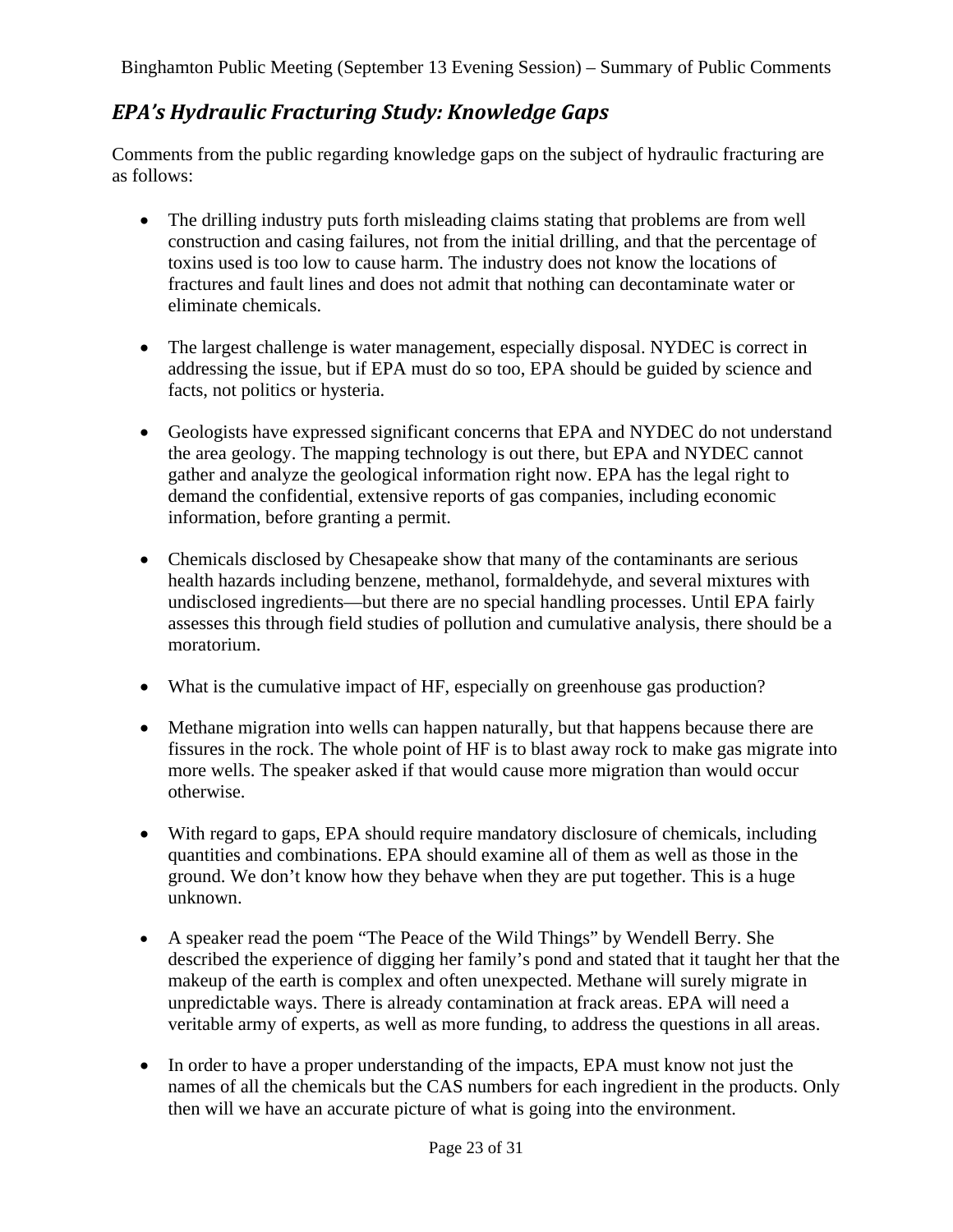- HF is a private property rights issue. For example, DEP in Pennsylvania has stated in a case from a year ago that Chesapeake was fined \$15,000 for spilling hydrochloric acid earlier this year. DEP said they did not disclose exactly what the chemical was or the use of the chemical because it was proprietary—not just the chemical, but the use. The speaker noted that that information doesn't tell us a lot, and that people must wait around for the natural gas companies to tell citizens what we're going to be told and when. The speaker noted that EPA has had the same problem in Wyoming.
- A landowner asked about the new compounds created from the mixing of the chemicals and their effect on life and the environment.
- "Chemical fate and transport" is a key phrase that hasn't been discussed enough. Also, the setback and where the waste will go haven't been evaluated enough. The setback is 150 feet in some instances.
- Where will the waste go? Out of 14 different counties, only one said that the waste would go to an appropriate licensed site. That's not enough. We need a new paradigm of no biocides and seeing that things are biodegradable.
- A Pennsylvania resident expressed concern about future catastrophes from seismic activities. Columbia University documents many earthquakes in New York State. There is the potential for a catastrophic event. Are we prepared to address this scenario?
- A stakeholder expressed concern about the things EPA still won't know after the study is done. The reality is that HF and other practices result in low-dose, long-term exposure which will be nearly impossible to study. EPA should err on the side of caution for health and the environment, because lives depend on it. EPA's study will be probably be definitive and people are looking to EPA as the government agency they can trust.

### *EPA's Hydraulic Fracturing Study: Case Studies*

Comments from the public regarding case studies to be conducted during the study are as follows:

- Multiple commenters recommended that EPA make unscheduled visits to HF sites.
- EPA should use the upper Delaware River watershed for a case study. The Delaware River is the U.S. river most endangered by natural gas drilling.
- Areas nominated for case studies included Booneville, AR; Fort Worth, TX; northeastern Ohio; Garfield County, CO; Pavilion, WY; Durango, CO; and Dimock, PA. Speakers also noted that a study has already been started in Pavilion, WY.
- HF success stories from 28 states over 60 years should serve as a case study.
- EPA should visit Suffolk County and follow up with the 2004 study, looking at the changes in the intervening years that have manifested over time, not just drilling.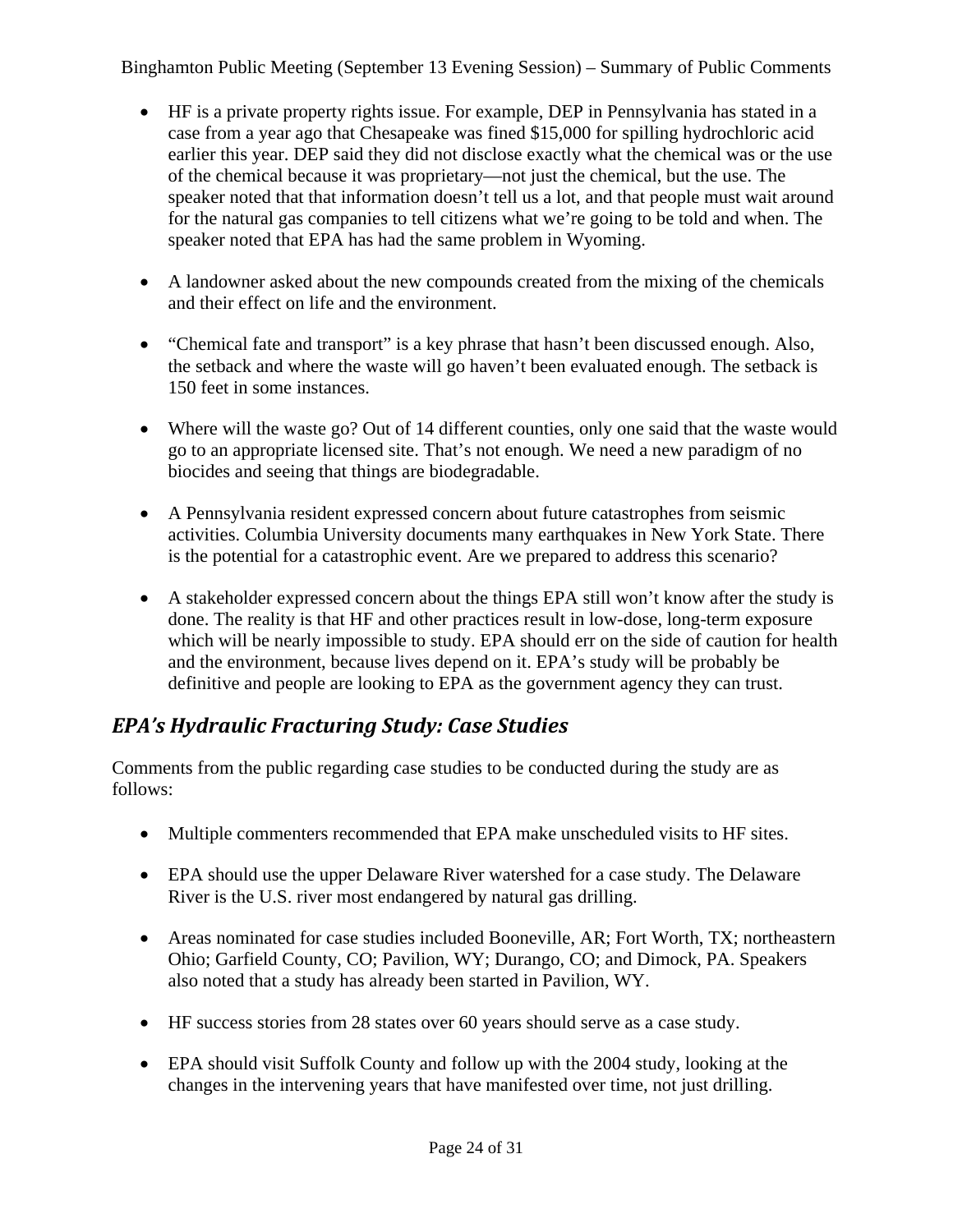• Conduct case studies in Dimock and the other places mentioned in *Gasland*.

#### *Regulating Hydraulic Fracturing*

Comments from the public regarding regulation of hydraulic fracturing activities are as follows:

- Why is there more oversight for the toxicity of chemotherapy drugs than there is for HF?
- It is EPA's role to provide regulations that mitigate the risks of these activities, because there are big risks in need of regulations.
- Stakeholders expressed concern that a moratorium would halt the development of the HF technology and prevent it from improving.
- The HF technology that prevents damage is unquestionably in place. Everything, including drilling and water management, is tightly regulated by the states.
- Highly locality-specific technologies must be monitored to prevent localized disasters.
- Numerous stakeholders asked EPA for a moratorium on HF while the study is taking place.
- Numerous stakeholders asked EPA to require full disclosure of the chemicals used for HF.
- EPA should monitor gas wells for VOCs and require gas companies to disclose HF pressures.
- A landowner noted that his business has suffered under EPA, NYDEC, and other regulations. Elected government is creating the demise of wealth producers. New York State has stopped the very business that could give upstate New York businesses and people a chance to survive, on no evidence.
- A landowner stated that not allowing HF is an irresponsible removal of his property rights.
- We need empirical data before proceeding with HF, and this cannot be undertaken in a limited time. While EPA does the study, more wells will be drilled and more water contaminated. Participants should ask their elected officials to pass a national moratorium so that EPA has time to study the issue.
- Those who are opposed to HF will use excuses to delay drilling and will never change their bias, but the great majority of people demand the truth. EPA should keep their focus to provide that truth. Justice delayed is justice denied. In 1995, under President Clinton, and again in 2004, under President Bush, the government concluded that HF is used to stimulate development and not to dispose of waste, so it is not subject to the Safe Drinking Water Act. EPA found that HF was safe. Let science prevail, not misinformed public pressure.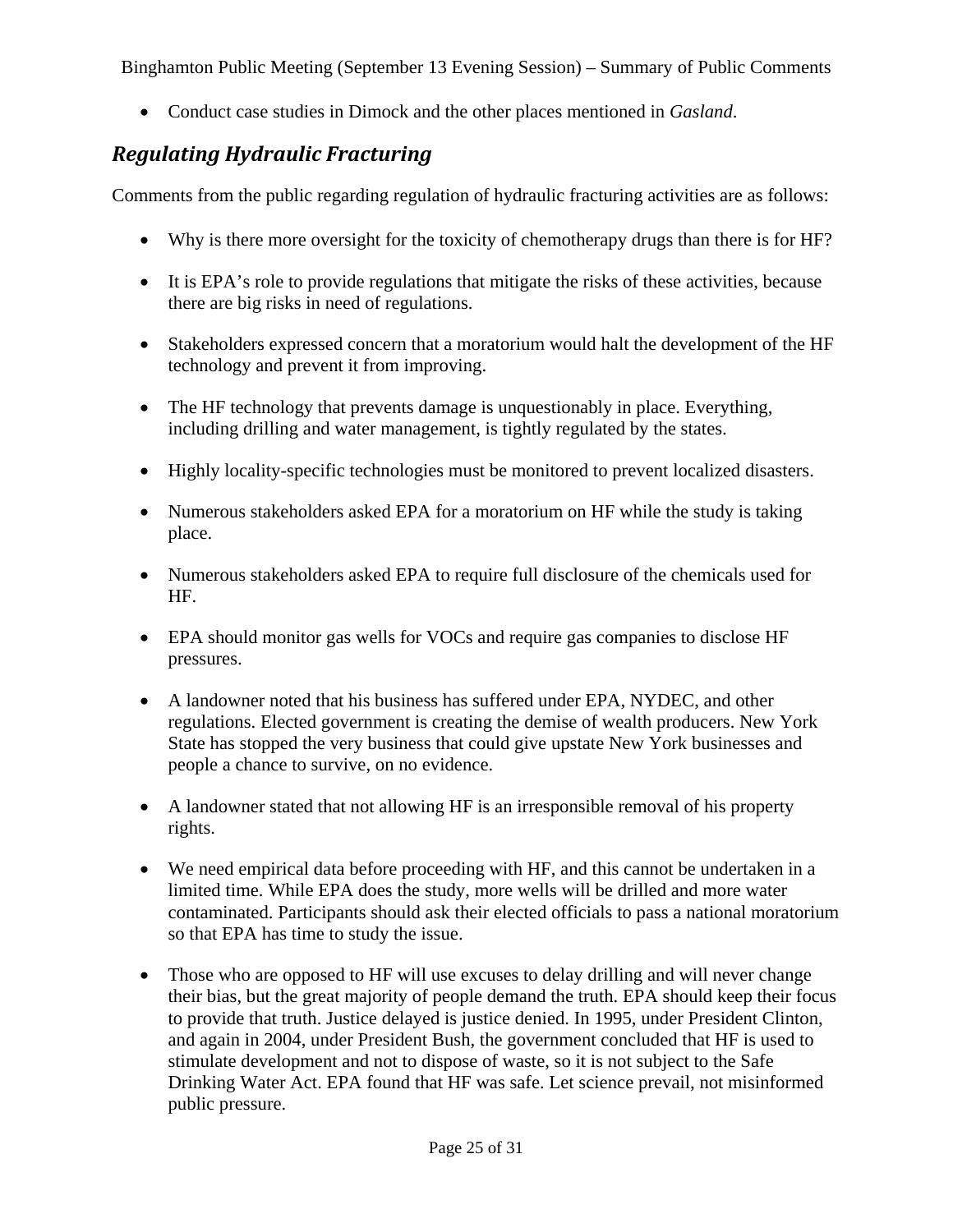- President Obama should call for a national moratorium on HF while the study is conducted. People have had wells contaminated and people know that there is a very serious health hazard underway in the United States right now. The speaker is deeply disturbed and upset that our government would allow such a process to take place without the proper scientific evidence and understanding of the process.
- The environmental lobby should be ashamed about spreading misinformation. This meeting is attended by emotional activists who are not treating this issue with the levelheadedness it deserves. The environmental lobby has decided that after 60 years, HF is large enough to shake down. They hope EPA could provide the leverage no lawmakers could pass. They decided that the study from six years ago was false—but if we could not trust EPA to take water samples in 2004, what are we doing here today? People should read the reports.
- EPA should ask the people in San Bruno, California how safe gas is. EPA should reinstate the Clean Water Act and the Clean Air Act —that would slow everything down enough. We don't need a moratorium, just to put safety first. People have the right to do what they want with their land, but EPA has the responsibility to protect the United States.
- HF should be properly regulated and there should be an ongoing review process to update regulations.
- Eerybody talks about the Safe Drinking Water Act, but EPA should look at the Clean Water Act too. Many provisions should be followed, especially in small wetlands not protected in New York State —they need the Clean Water Act.
- HF fluid left over causes problems in the ground, and trucking should be controlled and tracked. In other areas, they've taken it and dumped it; EPA should look and make sure this isn't happening. EPA should make sure that doesn't happen in the future. New York City's water should not be more important than anyone else's.
- A stakeholder submitted comments to New York on the SGEIS in December 2009, concluding that there should not be continued drilling in the Marcellus Shale. This is still his conclusion. The speaker believes that a permanent moratorium in the Marcellus Shale is still needed. While the speaker is well aware of the value of gas in the Marcellus Shale, he feels that EPA should repeal the exemptions from the Clean Water Act and the Clean Air Act and include H.R. 2766 in the Safe Drinking Water Act.
- EPA should require an environmental impact study for each drilling pad and well and each construction project for pipes and roads. EPA should clearly state that the oil companies will fund the research for the environmental impact studies. We need regulations for building, water use, and disposal.
- Stakeholders requested a national moratorium on HF until the study is completed. Natural gas will only become more valuable as we uncover more beneficial ways to extract it.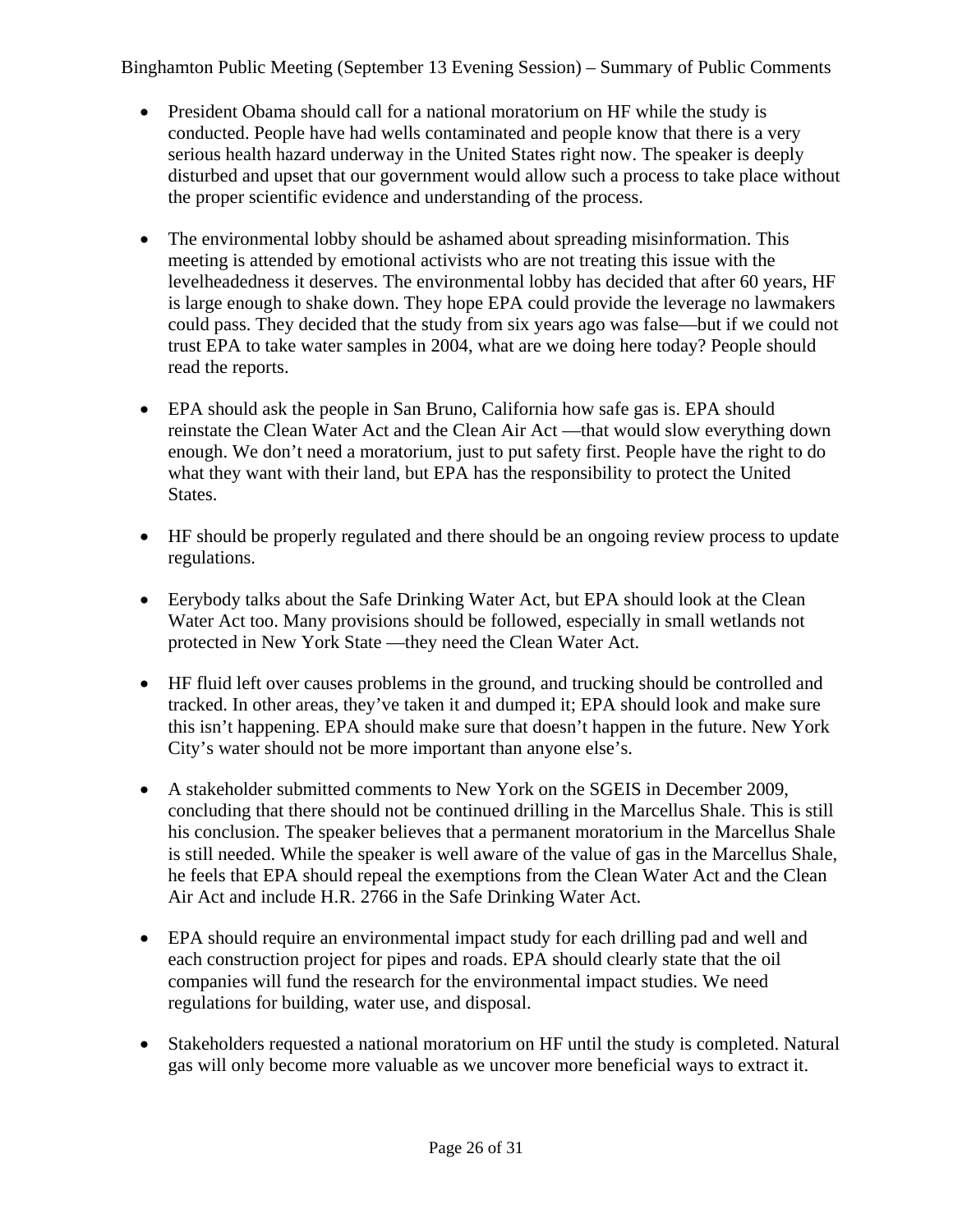- Because the chemicals are proprietary, no one on the federal, state, or local level has been able to make informed decisions about the impact of HF since horizontal drilling began. Last year, EPA said it has no authority to monitor HF because of its exemption from the Clean Water Act and Clean Air Act. So EPA has to take the industry's word on the chemicals being used. The speaker is delighted that EPA will conduct this study, even though it's not under the ideal conditions.
- EPA has great power to stop this process if they choose to use it —not to study it, but to stop it. EPA should use their power to demand a moratorium so that they may study it and make new regulations based on new information, and remediate when they find the obvious: that it's wrong. The speaker asked that EPA exercise compassion.

#### *Hydraulic Fracturing – General Comments*

General comments from the public regarding hydraulic fracturing are as follows:

- While one drilling mistake might have a small impact, when multiplied times thousands of wells, it becomes huge. In addition, one water well may have a small amount of toxins, which may seem negligible, but this is not negligible to the people using the well.
- Multiple stakeholders feel that the country needs to work toward a clean energy future and use renewable energy rather than natural gas.
- Tthe country needs to pursue science-based techniques that will not harm the environment or put water at risk, because the rush to judgment can cause unintended consequences that cannot be reversed.
- The country has failed to adequately reduce energy consumption and work swiftly toward alternative energy solutions; meanwhile, the decision to drill was made by energy companies without residents' input.
- Multiple stakeholders mentioned the BP Deepwater Horizon spill and noted that fossil fuel extraction has very large risks. Industry continues to make mistakes and cut corners with regard to safety and the environment.
- Natural gas is a vast, clean resource and offers the opportunity for a meaningful conversion away from oil and gasoline and coal for electricity as well as an opportunity for increased energy security in the United States.
- Natural gas has low carbon emissions compared to coal or oil.
- Opposition to HF and natural gas is encouraged and funded by parties with an interest in foreign oil.
- Natural gas is important for economics and for the development of alternative fuel, but solar and wind power are equally important because global warming is the most significant issue of today. The United States needs to participate on an international level to reduce greenhouse gasses in a meaningful way. President Obama made a campaign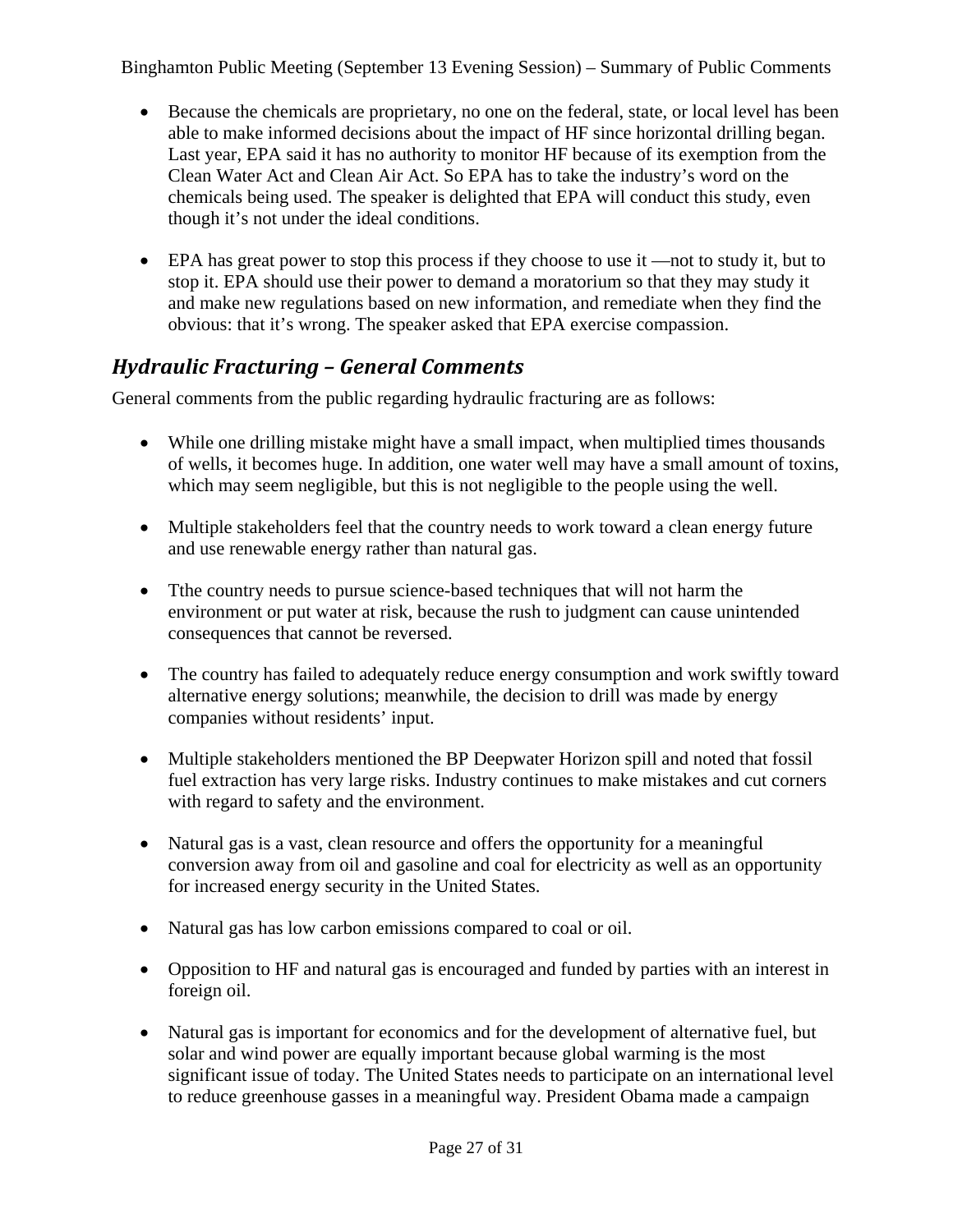promise to reduce  $CO<sub>2</sub>$  emissions by 80% by 2050, but the legislation needed to implement the target stalled in the Senate. The United States needs to confront this challenge once and for all. Delay is no longer an option. Denial is no longer an acceptable response. The human population is six billion and headed for nine billion, and the demand for energy will soar. Solar, wind, and fossil fuels are all a part of that. New York has always been recognized for its environmental laws, but EPA deals with the entire nation.

- It will be 20 years until we reach the core area of the Marcellus Shale, and by then we will have alternative energy. The U.S. Energy Information Administration (EIA) estimates that 10 to 15 years from now, we will get 4% of our energy from shale gas. EPA should do a quantitative assessment. They owe the people a healthy environment. EPA should not compromise the environment for the small amount of energy gain we would get from natural gas. EPA should not discount the people who want to live, work, and raise families in a healthy environment.
- A commenter described Maslow's framework of the hierarchy of human needs, which is shaped like a pyramid. The most basic foundation of the pyramid is air and water. Without them, people cannot survive. People speaking here will give you a deluge of information and reference incidents that will show that fracking poisons those two most basic needs. Every single one of us needs them, regardless of the opinions we may hold.
- We need energy, but it cannot be at the expense of our water, health, and our very lives. The mission statement at EPA is "to protect human health and to safeguard the natural environment—air, water and land—upon which life depends." EPA should work toward that goal. The speaker was cheered when she saw the formal request for chemicals. EPA should not stop now.
- There are several related issues, including growing concerns about climate change and the attempts to mitigate it. Demand has led to extreme extraction techniques, like in the Gulf of Mexico. HF was first used in the Marcellus Shale in 2005, not 60 years ago as is often heard. We will need more and more fossil fuels because of the lack of a national energy policy to decrease demand. The United States wastes 60% of the energy produced.
- While gas is being promoted there is no attempt to find alternative sources of energy. EPA should consider the entire lifecycle of HF, and asked these two questions: Are we so addicted to fossil fuels that we will roll the dice with the natural gas industry? What explanations will future generations have to come up with to make sense of our actions?
- When a stakeholder from Pennsylvania first saw *Gasland*, he was stunned and wondered how EPA could turn a blind eye to this, until he took an hour or two to investigate the facts. The speaker believes that the conclusions of *Gasland* are false and that EPA did its job responding to the incidents. The speaker believes that this meeting wouldn't have half the attendance if people had taken 90 minutes to look at the 2004 study.
- A former senior manufacturing processing engineer used reverse osmosis to remove salt, and the discharge was cleaner than the water taken in. The speaker noted that in 60 years,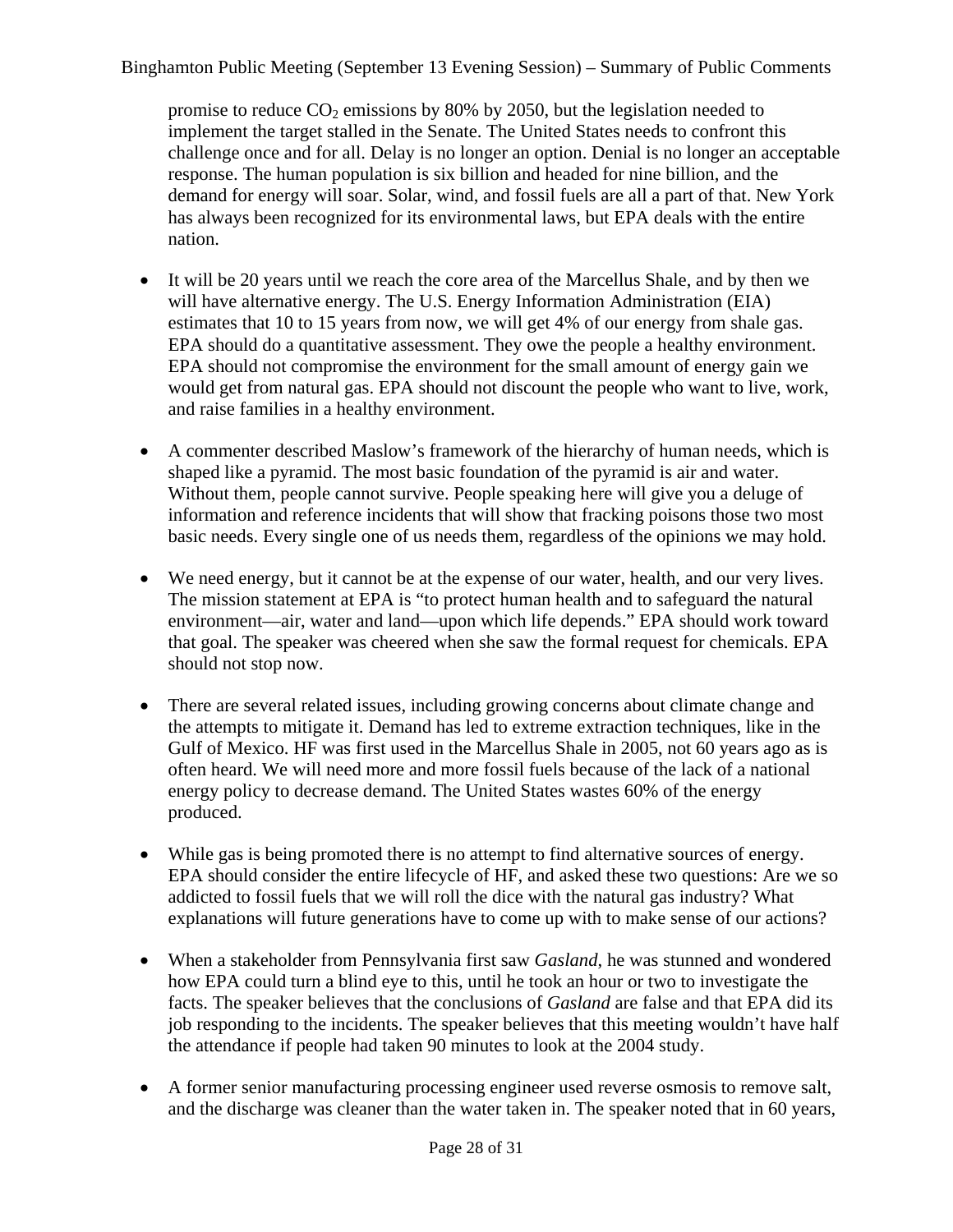the industry has made major improvements in safety and for the environment and that generalized claims about contaminants, considering the great depth difference, are irresponsible.

- A landowner quoted the Declaration of Independence. This country is based on life, liberty, and the pursuit of happiness. The country is founded on it and people have the right to sign a gas lease, but the speaker doesn't trust people who make a 95-year-old grandmother sign a lease.
- We need natural gas now to lower our carbon impact. Clean coal is an oxymoron, oil here is in sensitive areas, and oil abroad is in countries that want to destroy us. We have safely accessed natural gas in the past and can again in the future.
- A speaker questioned EPA's statement that they saw natural gas as an element of our clean energy future, and a bridge to a low-carbon. The speaker did home energy audits in New York, including checking for gas leaks. At least half the homes had gas leaks—not big enough to blow anything up, but a constant leak of greenhouse gases. The speaker referenced a study from Cornell that looked at the overall climate impact of natural gas through HF. It's on par with coal, and that's the worst you can do. People will argue that it's a little worse than coal, or a little better, but nobody knows the amount of natural gas that is leaking from houses. It's like how nobody knows if HF can be safe. The only safe way to sequester a gas that is 70 times more potent than carbon dioxide is to leave it in the shale.
- Sixty-five years ago, the United States defeated a European dictatorship that was using the same propaganda, fear, and half truths as those opposed to HF. Fear is a very strong emotion that impairs reasoning. It sells papers, TV, and radio. Facts do not sell very well, but they are important. Film producers and actors entertain and scare people, but they do not know much about geologic engineering. The speaker encouraged people to look critically at the issue on all sides and think for themselves. They should look critically at where the money comes from for the opposition. They should look at what the opposition did so far: they pitted neighbors against each other and divided families and communities, all because of the "not in my backyard" agenda. They are not for the farmer or the environment —only selfishly against change. The opposition is not about facts. They are selfishly and politically motivated.
- It is unfair to excoriate an entire industry over a few incidents.
- The drilling and HF process has a large carbon footprint, negating one benefit of using natural gas.
- A landowner does not drink the water from her well because of the non-point source pollution that gets into it from golf courses, household chemicals, and salt distribution. The speaker has seen everything from oil tanks to seats from cars washed down her creek. She stated that thinking our drinking water is currently pristine and safe is an armchair environmentalist illusion. The speaker recommended that the United States donate money to help developing countries use natural gas instead of coal, because suppressed and poor areas cannot afford to be environmentally conscientious. EPA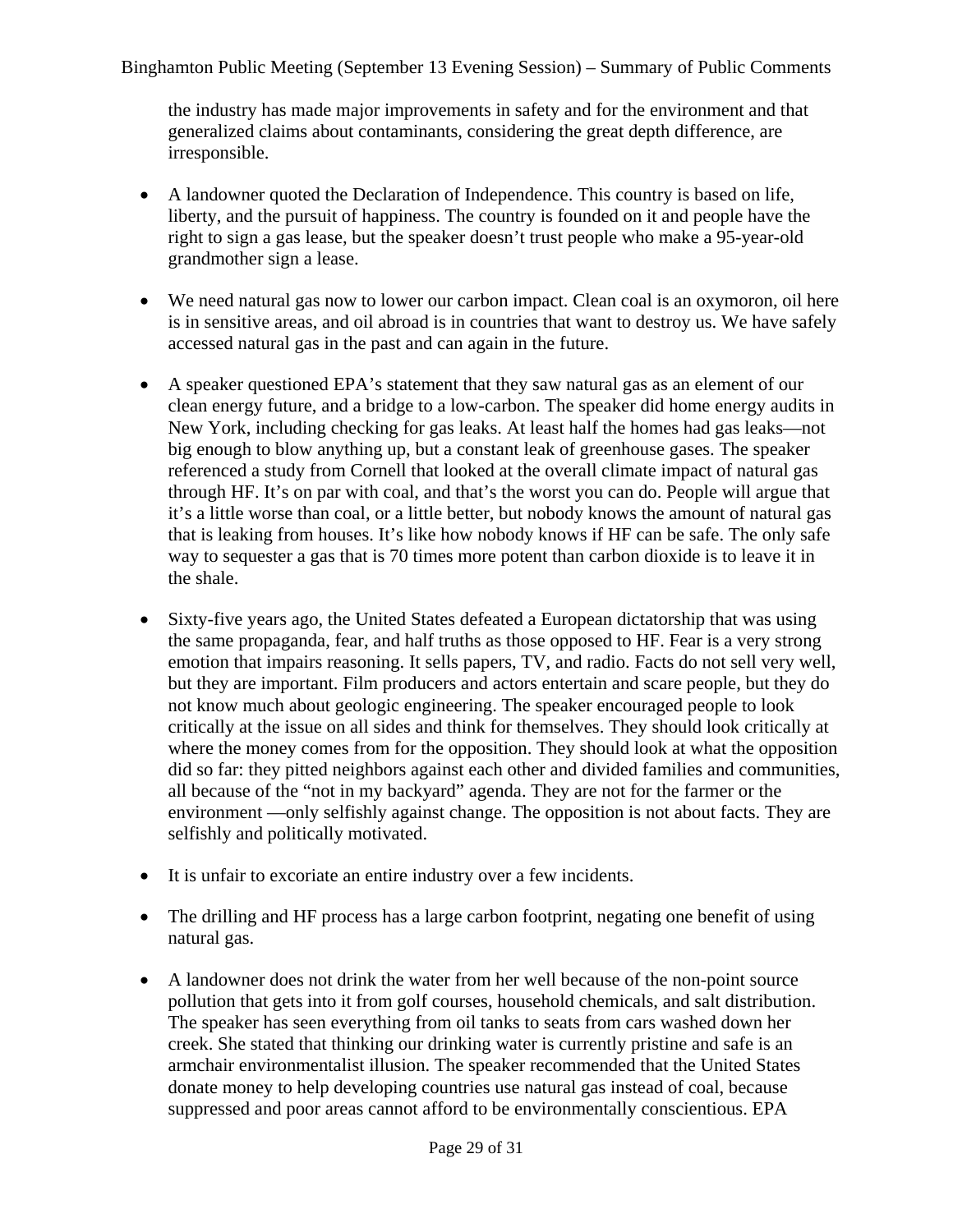should focus on the issues and mandate given to it and conclude the study as quickly as possible.

- It is disappointing when citizens find it necessary to lie about HF. EPA has been absent, but, luckily, hundreds of samples have been collected for EPA in their absence. EPA staff are well-educated environmentalists. Federal exemption laws have been in place because hundreds of fracking compounds do not decompose, and horizontal and vertical fracking could not exist without those exemptions. Many of these chemicals don't compose that's forever. Radioactive substances have million-year half lives.
- A landowner asked how the Constitution's provision of equal rights under the law can be maintained when the right to drill is superimposed over the right to safe water, air, and land. What's life, liberty, and property when the gas companies are holding eminent domain over our land?
- There is not just gas under the ground, there is money. If people don't know who owns their lease, no one knows who will be responsible in the paper maze of ownership if there is environmental damage.
- There is enough energy in the sun in one hour to power the earth for one year. We need to harness this energy now.
- A stakeholder described how her friend did not dare drink the water while on a trip to China. She also described seeing a bald eagle while driving on a local road and noted the great success of the bald eagle in the last 30 years, due to EPA's involvement in regulating DEET. The speaker quoted an article on the Deepwater Horizon spill that suggested people need to be pushed to the limit before change occurs.
- A farmer expressed concern that facts are being withheld. For example, EPA said that the air was clean after 9/11, but it wasn't. NYDEC built a decontamination chamber that was never used. As a farmer, financially, the speaker has to sell his rights to survive. The speaker believes that using fracking fluid to develop a well is ridiculous; the things they are putting in the ground are not good. These agents aren't healthy for treating in a standard wastewater treatment plant.
- A speaker expressed concern about radiation. On Three Mile Island after the meltdown blast, they said nothing happened, but the speaker heard later that thousands of people died. Radiation is manipulating, and can be used to change the weather.
- A bird watcher described a trip to Colorado, to an area where HF is taking place. When he arrived, he saw the big wells and storage tanks. He also saw a lot of cattle, all healthy, and he saw a lot of birds and photographed them. Based on this experience, the speaker feels that HF can be done right. The speaker stated that areas with HF might not be a place we'd want to build a lot of houses, but we need places where you just want farms. We need to look to the future. The speaker acknowledged that HF is controversial and asked that it be done right.